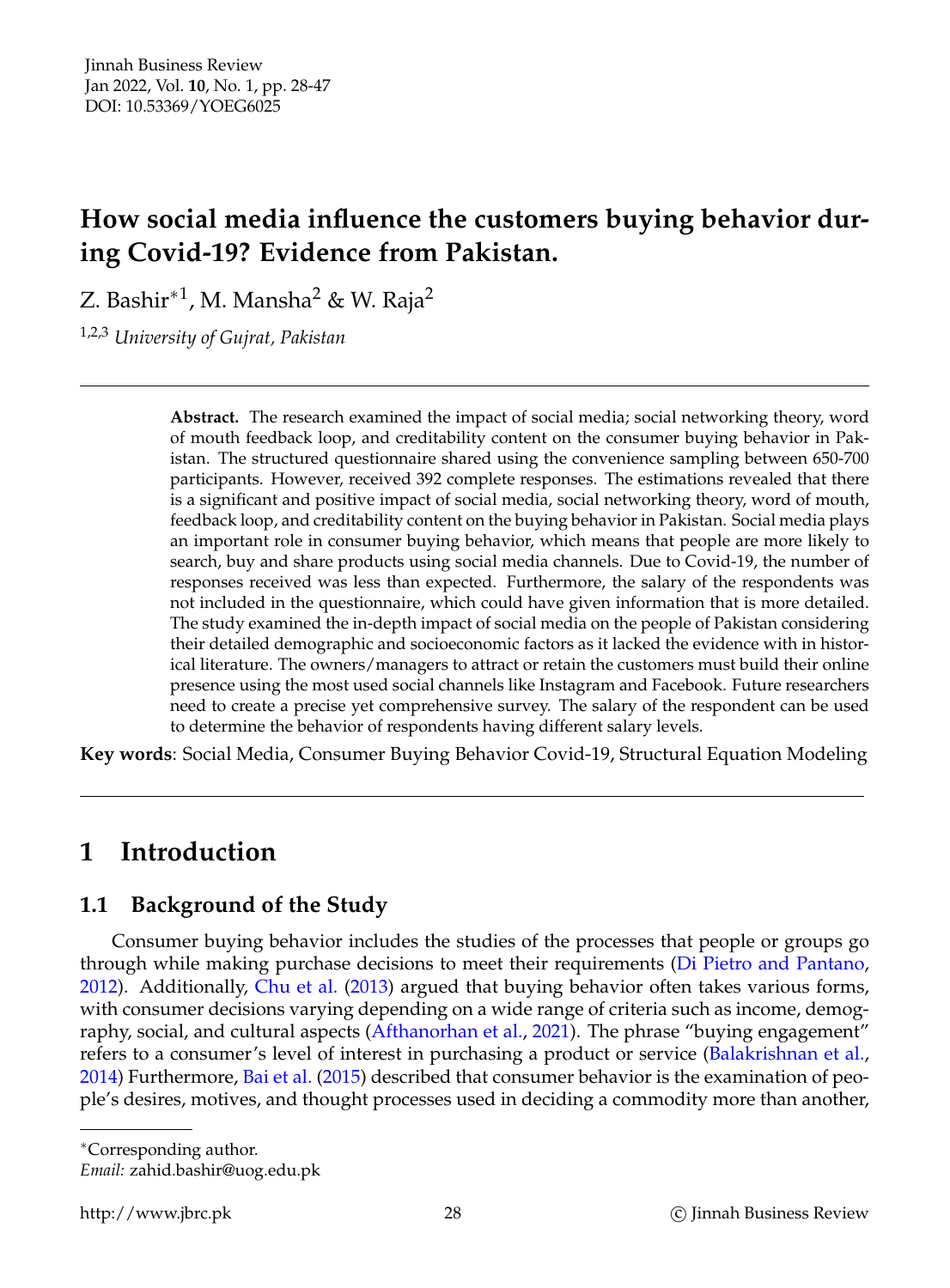including the tendencies of shopping for different products and services. According to [Erkan](#page-17-4) [and Evans](#page-17-4) [\(2016\)](#page-17-4) complex buying behavior refers to a borrower's good purchasing involvement and ability to perceive significant differences between products. Likewise, [Arli](#page-17-5) [\(2017\)](#page-17-5) stated that dissonance-reducing shopping behavior is defined as buyers' high buying involvement and incapacity to discern significant differences between brands [\(Bigne et al.,](#page-17-6) [2018\)](#page-17-6). However, [Alalwan](#page-17-7) [\(2018\)](#page-17-7) stated that habitual buying behavior refers to a borrower's restricted buying involvement and inability to discern significant differences between companies. Consumers who have limited purchasing strength and ability to perceive significant differences between companies engaged in diverse array shopping [\(Jibril et al.,](#page-18-0) [2019\)](#page-18-0). Understanding the various type of customers who have different buy choice behaviors regarding the level of involvement and ability to distinguish major distinctions between companies is beneficial [\(Bronner and de Hoog,](#page-17-8) [2014;](#page-17-8) [McClure and Seock,](#page-18-1) [2020\)](#page-18-1). Marketers need to research client buying behavior since this serves as a guide to what customers want [\(Oumayma,](#page-18-2) [2019\)](#page-18-2). Before launching a product to the marketplace, it is vital to research the types of items that customers demand [\(Naeem,](#page-18-3) [2021\)](#page-18-3). Marketers can use this information to customize their marketing campaigns to their client's preferences [\(Palalic et al.,](#page-18-4) [2020\)](#page-18-4). Brand awareness is essential for the success of a company's existing products along with the introduction of new products [\(Pop et al.,](#page-18-5) [2021\)](#page-18-5). Whenever it concerns buying a product, each customer has their thought pattern and mentality[\(baker Qureshi et al.,](#page-17-9) [2019;](#page-17-9) [Tsai](#page-19-0) [and Bui,](#page-19-0) [2021\)](#page-19-0). If a company fails to understand a customer's response to a market, there is indeed a significant danger of the defective product.

### **1.2 Importance of Study**

Social media plays an important role in determining consumer-buying behavior during Covid-19. It means that people are more likely to search, buy and share products using social media channels during the pandemic season. According to a study, consumer behavior, expectations, and shopping habits changed substantially because of the COVID-19 pandemic. This worldwide catastrophe was extremely meaningful because of the digitalization connectivity of markets worldwide its unparalleled exposure by print and electronic media. Similarly, the pandemic has accelerated the consumer's purchase regarding their local brands using online means which has enhanced their GDP and has helped them for the sustainable survival of their economy in the long run. The pandemic situation has caused complete isolation for the affected people that have hindered them from making their regular purchases [\(Gu et al.,](#page-18-6) [2021\)](#page-18-6). It has arisen the need for online purchases using social media during pandemics. The Isolation and social distancing concept during Covid-19 has accelerated the usage of social media to stay connected with each other. It has provided a platform for the local and international brands to attract more and more customers at the digital social network to buy their product and take the delivery at home while keeping the social distancing [\(Kaya,](#page-18-7) [2020\)](#page-18-7).

## **1.3 Theories of the Study**

Theory of planned behavior and social networking theory are the two important considerations related to customers' buying behavior [\(Akar and Dalgic,](#page-17-10) [2018\)](#page-17-10). The detail of these two is as follows.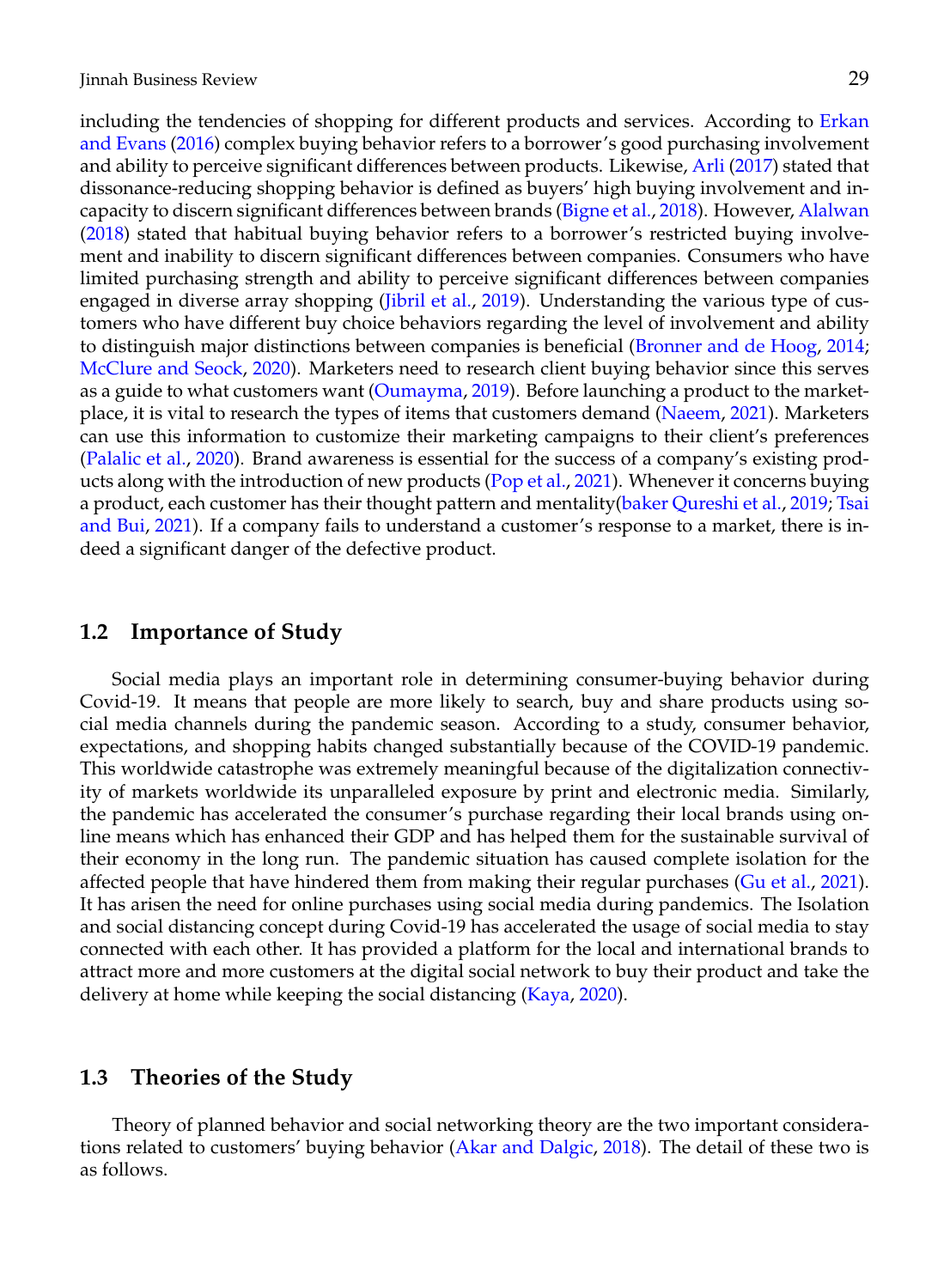#### **1.3.1 Theory of Planned Behavior**

The theory of Planned behavior was introduced and developed by [Ajzen](#page-16-1) [\(1991\)](#page-16-1). It is a psychological theory, which creates the relationship between the behavior and beliefs of a person. According to this theory, a person's perception towards any decision related to his belief, attitude, and norms for making that decision. For example, if a person believes that purchasing with an online home delivery option is better rather than being infected in the physical environment [Akar and Dalgic](#page-17-10) [\(2018\)](#page-17-10), he will surely do so to save his life. The theory also considered social media to influence the belief and behavior of a person for making any type of decision.

#### **1.3.2 Social Network Theory**

This theory was developed and promoted by [\(Burt et al.,](#page-17-11) [1994\)](#page-17-11). The theory strictly followed the social media norms for the supply of information on social media related to anything based on the behavior and attitude of different customers. This theory states that social media provided a platform for different people to highlight their interests/habits and discuss what they believe to be true related to their daily decision related to every aspect of life including the purchase decision.

The present study followed the theory of planned behavior in general and the theory of social networking in particular to achieve the research objectives.

### **1.4 Research Problem**

The environmental knowledge might influence purchasing habits, allowing the planet to maintain more sustainably [\(Gautam and Sharma,](#page-17-12) [2017\)](#page-17-12). Similarly, [Aragoncillo and Orus](#page-17-13) [\(2018\)](#page-17-13) discussed that social media has a strong influence on consumer purchasing behavior. Furthermore, [Saeed et al.](#page-19-1) [\(2019\)](#page-19-1) argued that customers can obtain a lot of product details via social media in such a small space of time. Although advertisements and certain other semi-messages can help raise customer awareness of branding, commodities, and offerings, word-of-mouth (WOM) has indeed been found to have a greater impact on modifying consumer behavior and attitudes about different types of products [\(Tsai and Bui,](#page-19-0) [2021\)](#page-19-0). A customer using social media can review the feedback of others about that product, but when the customer does not have social media he can never know about the quality of the product that may cause loss to him  $(Xu)$  $(Xu)$ [et al.,](#page-19-2) [2021\)](#page-19-2). Businesses that do not post product content on social media may struggle to attract new clients.

### **1.5 Research Objectives**

The primary goal of this study was to analyze the influence of media on Pakistani consumers' purchasing habits. It investigates whether social media now has a substantial effect on consumer purchasing decisions. It also looked into the impact of social media on online shopping. This investigation also looks at the impact of "Social Network Theory (SNT), Word - Of - Mouth (WOM), Feedback Loop (FL), and credibility material" on consumer purchasing decisions.

### **1.6 Research Questions**

The study aims to examine the following research questions.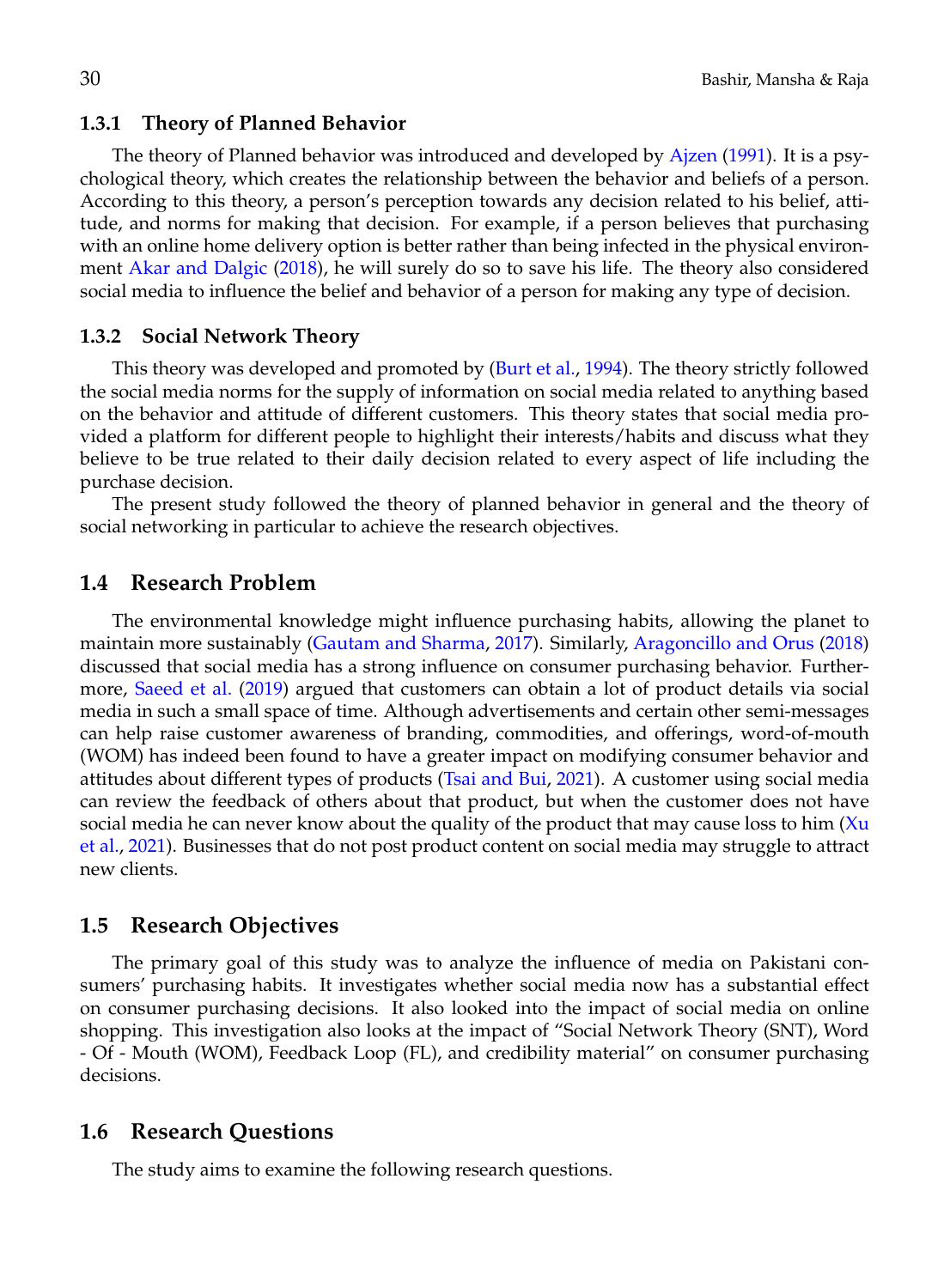- 1. What effect does social media have on consumer purchasing habits in Pakistan during Covid-19?
- 2. Is there a link between social network theory and consumer purchasing behavior during Covid-19 in Pakistan?
- 3. Do word-of-mouth influence consumer-purchasing decisions during Covid-19 in Pakistan?
- 4. What impact does the feedback loop have on consumer purchasing behavior in Pakistan during Covid-19?
- 5. Does credibility content affect consumer-buying behavior during Covid-19 in Pakistan?

## **1.7 Contextual Significance**

The outcome of the study is helpful for the e-marketers and policymakers of local and international brands to use the social media channels like Facebook, Twitter, Instagram, and WhatsApp, etc., for enhancing their customer purchase experience with the comfort of home delivery. The Covid-19 has given rise to the importance of social distancing and isolation while staying connected at the social networking sites with their friends, family, and relatives, which have given importunity to local/international brands to use this platform for enhancing their sales.

People before buying anything online or offline, gather information from different means like social media, friends, family, and news. Furthermore, [\(Hudson and Hudson,](#page-18-8) [2013\)](#page-18-8).stated that people like to share reviews with others on social media about the product they use or hear about. Furthermore, [Bronner and de Hoog](#page-17-8) [\(2014\)](#page-17-8) stated that there are two sources to collect the information: interpersonal, and media searches. Consumers can share a personal opinion on the web, which can impact the behavior of many other purchasers [\(Bolat et al.,](#page-17-14) [2016\)](#page-17-14). Likewise, [Godey et al.](#page-18-9) [\(2016\)](#page-18-9), highlighted that social media is a relational link that encourages customers to engage, making it a valuable digital tool for purchasing decision-making and word-of-mouth marketing. Nowadays, there is a positive trend of usage of social media [\(Gautam and Sharma,](#page-17-12) [2017\)](#page-17-12). People tend to spend 3-4 hours daily on social media sites like Facebook, Instagram, and Twitter[\(Aragoncillo and Orus,](#page-17-13) [2018\)](#page-17-13). They gather information about the products online [\(Jibril](#page-18-0) [et al.,](#page-18-0) [2019\)](#page-18-0). Marketers can utilize the research outcome to better understand consumer behavior and tailor their marketing efforts accordingly [\(Naeem,](#page-18-3) [2021;](#page-18-3) [Oumayma,](#page-18-2) [2019\)](#page-18-2).

## **2 Literature Review**

The role of social media for consumer purchase intention in Pakistan is explored using "social networking theory, feedback loop, word of mouth, and creditability" for the present research. For this purpose, the researchers have discussed the previous studies related to the current domain. In addition, this chapter presents the hypothesis, research gap, and critical literature review.

## **2.1 Social Media and Consumer's Buying Behavior**

[Balakrishnan et al.](#page-17-2) [\(2014\)](#page-17-2) begin by sketching a portrait of the new consumer, emphasizing its key characteristics, which stem largely from a need for authenticity and separate it from the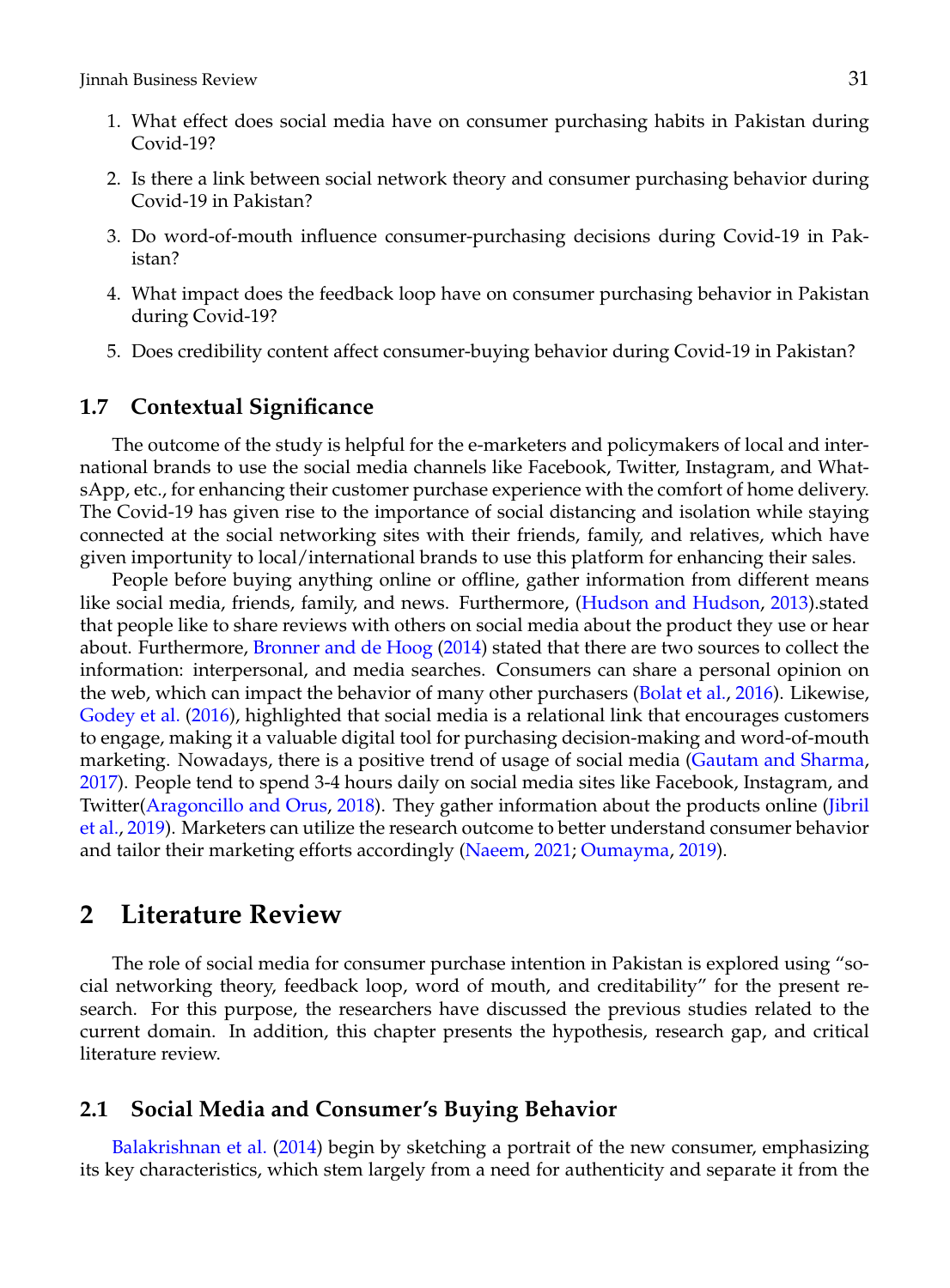so-called conventional customer [\(Bruno and Dariusz,](#page-17-15) [2013;](#page-17-15) [Song and Yoo,](#page-19-3) [2016\)](#page-19-3). Further research examined influencer marketing strategy for coping with marketplace shrinkage throughout the design and luxurious lifestyle sectors [\(Bronner and de Hoog,](#page-17-8) [2014\)](#page-17-8). Additionally, [Cao](#page-17-16) [et al.](#page-17-16) [\(2014\)](#page-17-16) reported that social media enhance the social connection between consumers and leads to improved confidence and intention to buy. The data also suggest that trust affects the propensity to purchase significantly [\(Cheung et al.,](#page-17-17) [2014\)](#page-17-17). Mostly in the virtual environment, social networks can potentially influence consumer behavior, particularly if the number of perceptions and the linkage between the range of information supplied and indeed the purchaser who would purchase this is developed [\(Ghosh et al.,](#page-17-18) [2014\)](#page-17-18). According to [Hajli](#page-18-10) [\(2014\)](#page-18-10), social media is still the most popular channel for perceived comfort, efficiency, as well as validity. Social media evaluations and perspectives also influence the buying process, although the trend is shockingly low to share their post-commercial experience.

The current state of social media has a significant influence on society and persuades them to purchase a particular product [\(McClure and Seock,](#page-18-1) [2020\)](#page-18-1). To study this, certain credible research is used. Following the examination, social media was discovered to have a significant impact on students' shopping habits [Oumayma](#page-18-2) [\(2019\)](#page-18-2). Students use social media to spread their buying decisions and opinions [\(Kwahk and Kim,](#page-18-11) [2017;](#page-18-11) [Naeem,](#page-18-3) [2021\)](#page-18-3). Moreover, there's also a strong link connecting user satisfaction, value perception, as well as risk perception, and then all three factors affected the consumer's desire to buy when using social media [\(Palalic et al.,](#page-18-4) [2020\)](#page-18-4). Throughout the Hyderabad region, social media has a big influence on customers' aggressive purchase behavior. Showed that impulsive purchasing behavior influences them [\(Pop](#page-18-5) [et al.,](#page-18-5) [2021;](#page-18-5) [Zhang and Breugelmans,](#page-19-4) [2012\)](#page-19-4). Seven social media traits that influence consumer behavior and inspire them to shop online were explained [\(Tsai and Bui,](#page-19-0) [2021\)](#page-19-0). There were favorable results for the usefulness of social media in the area of e-commerce. Furthermore, other drivers such as engagement, entertainment, and customization have also altered the consumer components. As per the majority of outcomes in the historical evidence from literature, the following of hypothesis formed.

*H*1*: Social media significantly influence consumer-buying behavior during Covid-19 in Pakistan.*

## **2.2 Social Network Theory and Consumer Buying Behavior**

This theory was developed and promoted by [\(Burt et al.,](#page-17-11) [1994\)](#page-17-11). The theory strictly followed the social media norms for the supply of information on social media related to anything based on the behavior and attitude of different customers [\(Di Pietro and Pantano,](#page-17-0) [2012\)](#page-17-0). This theory states that social media provided a platform for different people to highlight their interests/habits and discuss what they believe to be true related to their daily decision related to every aspect of life including the purchase decision. According to [Di Pietro and Pantano](#page-17-0) [\(2012\)](#page-17-0) strongly influences the buying behavior of consumers using Facebook. Furthermore, [Ka](#page-18-12)[mal et al.](#page-18-12) [\(2013\)](#page-18-12) also found the strong role of social network theory in determining the consumer buying behavior of Arab and American consumers. A similar, strong influence of social network theory was also confirmed on Y-generations buying behavior [\(Aragoncillo and Orus,](#page-17-13) [2018;](#page-17-13) [Bal](#page-17-2)[akrishnan et al.,](#page-17-2) [2014\)](#page-17-2). Several studies provide strong evidence in support for the relationship between social network theory and consumer buying behavior [\(Alalwan,](#page-17-7) [2018;](#page-17-7) [Arli,](#page-17-5) [2017;](#page-17-5) [Bolat](#page-17-14) [et al.,](#page-17-14) [2016;](#page-17-14) [Liu and Lopez,](#page-18-13) [2016;](#page-18-13) [Naeem,](#page-18-3) [2021;](#page-18-3) [Oumayma,](#page-18-2) [2019;](#page-18-2) [Saeed et al.,](#page-19-1) [2019\)](#page-19-1).

However, the impact of social network theory on consumer buying behavior during Covid-19 is not clear for the Pakistani Population. Therefore, this study desires the following hypothe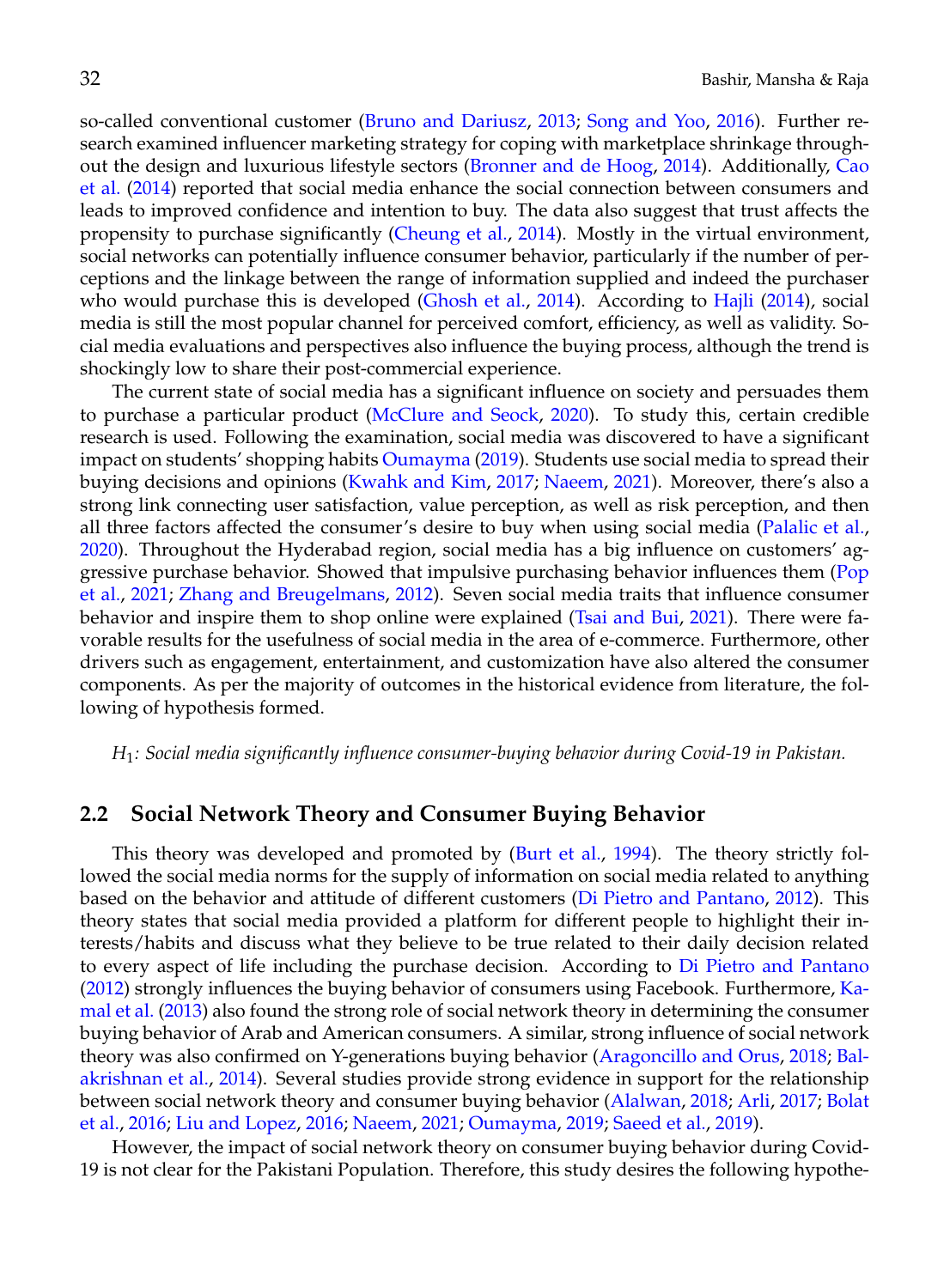sis to achieve the research objective.

*H*1*<sup>a</sup> : Social Network Theory (SNT) has an impact on consumer buying behavior during Covid-19.*

## **2.3 Word of Mouth and Consumer Buying Behavior**

The previous study has proven that the feedback and word of mouth of friends and family play an important part in building brand awareness and buying decisions [\(Di Pietro and](#page-17-0) [Pantano,](#page-17-0) [2012\)](#page-17-0). Similarly, it is found that both WOM and e-WOM influence the brand perception of the consumer. Although, a comparison of opinions from friends/family websites and social networks shows that women are still reluctant to comment on garments online. Similarly, [Chu et al.](#page-17-1) [\(2013\)](#page-17-1) stated that the company's perceptions were changed as a consequence of social media pairings' conversation, which raised purchasing intentions. As the historical literature provides a limited number of evidence in support for the relationship between word of mouth and customer is buying behavior, especially, during Covid-19 pandemics, therefore, the following hypothesis the following hypothesis established.

*H*1*<sup>b</sup> : Word of Mouth strongly influences the buying behavior of consumers during Covid-19.*

### **2.4 Feedback Loop and Consumer Buying Behavior**

It has also been observed that peer communication has a large indirect effect on buying intent [\(Hudson and Hudson,](#page-18-8) [2013\)](#page-18-8). However, [Hudson and Hudson](#page-18-8) [\(2013\)](#page-18-8), found that customer feedback on social media has such a substantial impact on purchase intention and influences consumer decisions. Likewise, [Hutter et al.](#page-18-14) [\(2013\)](#page-18-14) confirmed that engagement as a tool to help the buying decision is a major factor of the use of social networks and shows that social media like Facebook influence the purchase decision. Furthermore, [Kamal et al.](#page-18-12) [\(2013\)](#page-18-12) shed light on the nature of customer behavior in social media, described three basic titles of consumption-related conduct in social media. Accordingly, [\(Leung and Law,](#page-18-15) [2013\)](#page-18-15) revealed that young people actively seek out social media sites daily and spend several hours on them, exposing themselves to higher marketing influence and persuasion. Furthermore, [Sharma and Sonwalkar](#page-19-5) [\(2013\)](#page-19-5), focused on the shifting tendencies in consumer purchasing behavior throughout the current global economic downturn. The feedback loop as a factor determining the customer buying behavior used in a limited number of studies. Additionally, the historical literature lacks fresh evidence regarding the relationship between feedback loop and consumer's behavior of buying during Covid-19 season in Pakistan, therefore the present study tries to address this issue in the following hypothesis.

*H*1*<sup>c</sup> : The feedback loop (FP) has an impact on consumer buying behavior during Covid-19.*

## **2.5 Credibility Credit and Consumer Buying Behavior**

Furthermore, [Bai et al.](#page-17-3) [\(2015\)](#page-17-3) argued that Social media are far more relevant during the phases of recognition of need ("inspiration"), information searcher ("product information"), and alternative evaluation ("consulting opinions") than for commenting on other people's clothing. The findings demonstrate the usefulness of social media for initiatives during the requirement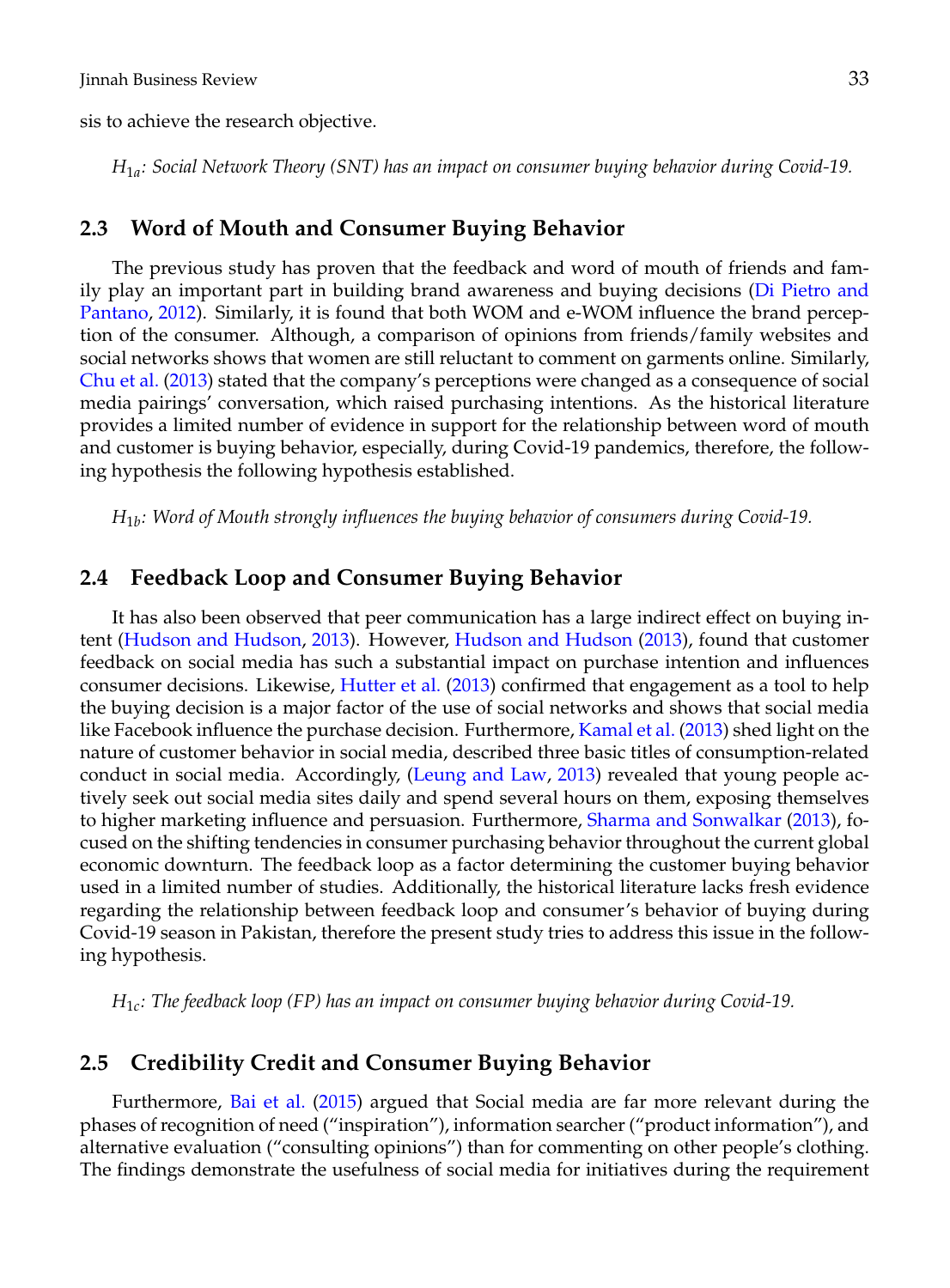level. However, "special promotions on social media sites attract much more focus than advertisements" [\(Bolat et al.,](#page-17-14) [2016\)](#page-17-14). Furthermore, the use of various online media had a significant impact on users' purchasing choices [\(Kim et al.,](#page-18-16) [2015\)](#page-18-16). This makes it possible for consumers to use social networks and websites online as the source of information on various businesses, brands, products, and services [\(Lim et al.,](#page-18-17) [2015\)](#page-18-17). The present trend of becoming ready to buy much from the convenience of someone's home is referred to as online shopping.

[Erkan and Evans](#page-17-4) [\(2016\)](#page-17-4) looked at how small businesses in Georgia use social media marketing. According to [Godey et al.](#page-18-9) [\(2016\)](#page-18-9), customers utilize social media the most, yet it has minimal influence on their purchasing decisions. Consumer WOM exposure can be a significant motivator for consumer buying behavior on a variety of social media platforms [\(Liu and Lopez,](#page-18-13) [2016\)](#page-18-13). It also suggested that companies wanting to employ WOM social media to actively monitor or even encourage more conversations on their brands on different social media sites [\(Saboo et al.,](#page-19-6) [2016\)](#page-19-6). Although, a study showed a weak relationship between advertising in social media and consumer need to be recognized, a clear relation with information research, a strong connection with alternative assessments, and a moderate relationship with both buying decision and afterbuying behavior. It revealed that digital advertisement and WOM influence consumers buying behavior. Websites are rich and fruitful places for e-marketing and for influencing buying decisions [\(Song and Yoo,](#page-19-3) [2016\)](#page-19-3). Furthermore, [\(Stephen,](#page-19-7) [2016\)](#page-19-7) found that using social media websites as more than just a marketing strategy does have the potential to encourage people to utilize social media in e-marketing at the stage of buying choice (identification of needs, searching for information, alternative evaluations, procurement decisions, and post-buying behavior).

[Arli](#page-17-5) [\(2017\)](#page-17-5) found that brand equity including two major brand equity aspects: brand recognition and corporate identity, significantly boosted by social media marketing operations. Additionally, effectively utilizing social media has now become an important factor in attaining and maintaining a competitive advantage [\(Gautam and Sharma,](#page-17-12) [2017;](#page-17-12) Vázquez-Martínez et al., [2021\)](#page-19-8). As a consequence, firms are increasingly placing a premium on social media's potential to shape customer brand perceptions and influence purchasing intentions [\(Kim et al.,](#page-18-16) [2015;](#page-18-16) [Za](#page-19-9)[far et al.,](#page-19-9) [2021\)](#page-19-9). While students occasionally employed social networking sites to obtain energy drink brands. The outcomes revealed that human agency (namely, personal desire, socialization, accessibility, as well as product supply) encouraged brand individual preferences far beyond social networking sites for each itself.

Additionally, [Alalwan](#page-17-7) [\(2018\)](#page-17-7) found how social media affects people's lives. The research looks at the impact of this approach on the environment [\(Aragoncillo and Orus,](#page-17-13) [2018;](#page-17-13) [Wang](#page-19-10) [et al.,](#page-19-10) [2012\)](#page-19-10). They argued that clients believe in brand recognition, awareness of the brand, and purchasing intent. Further, [Bigne et al.](#page-17-6) [\(2018\)](#page-17-6) examined the crucial role of social media in daily life, as well as its influence on customer purchase intent. The variables encompass a range of tiered effects, with social media being defined as providing various exogenous variables that influence purchase intention as the endogenous variable [\(Kizgin et al.,](#page-18-18) [2018;](#page-18-18) [Verma and Naveen,](#page-19-11) [2021;](#page-19-11) [Xie and Lee,](#page-19-12) [2015\)](#page-19-12). The outcomes of [Sharma and Bhatt](#page-19-13) [\(2018\)](#page-19-13) showed that the offline channels encourage purchases of impulses to a somewhat higher extent than the internet channel; elements that promote purchases of online stimuli explain this behavior to a much larger extent than disincentive factors. There is indeed a positively significant relationship between social media brand awareness and customer purchasing decisions [\(Jibril et al.,](#page-18-0) [2019\)](#page-18-0). However, [Saeed et al.](#page-19-1) [\(2019\)](#page-19-1) suggested that decision-making for consumer purchases can be predicted through social media marketing. Other research results indicated that customer buying behavior is positively associated with social media advertising, and social media can be used as a successful marketing strategy [\(Saeed et al.,](#page-19-1) [2019\)](#page-19-1). The historical studies lack the fresh evidence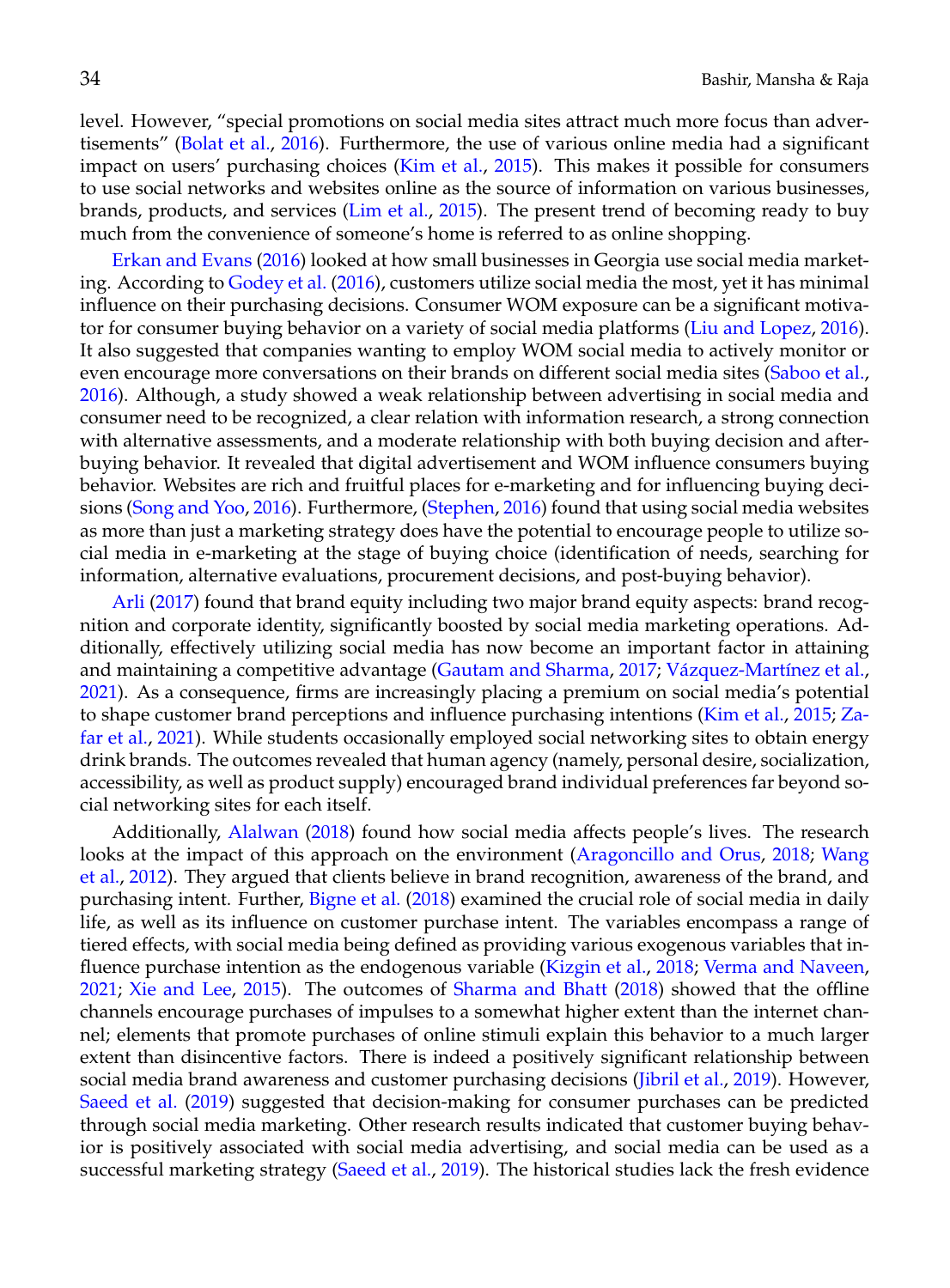regarding the creditability credit relationship with consumers buying behavior during Covid-19 in Pakistan. Therefore, the following hypothesis desired to test for the present research study.

*H*1*<sup>d</sup> : Credibility credit significantly influences consumer-buying behavior during Covid-19.*

## **2.6 Research Gap**

The focus of this research was to look at the impact of social media as well as its aspects on Pakistani consumers' buying habits during Covid-19 [\(Zeng and Gerritsen,](#page-19-14) [2014\)](#page-19-14). The historical studies lack fresh evidence in support of social media and consumer buying behavior during Covid-19, especially in Pakistan. For example, [Bigne et al.](#page-17-6) [\(2018\)](#page-17-6) conducted their research on air-line industry consumers buying behavior by considering social media. Similarly, [Saeed et al.](#page-19-1) [\(2019\)](#page-19-1) conducted a study for examining the role of social media in buying behavior of Sindhs consumers. Additionally, [Oumayma](#page-18-2) [\(2019\)](#page-18-2) examined the role of social media in smart-city consumers buying behavior. Finally, [Pop et al.](#page-18-5) [\(2021\)](#page-18-5) considered the study related to the influence of social media in determining the travelers buying behavior. Therefore, the present study adds the literature with fresh theoretical as well empirical evidence in support of social media and consumer buying behavior during Covid-19 in Pakistan.

## **2.7 Research Contributions**

The present study examines the impact of social media on consumers' buying behavior during Covid-19 in Pakistan. The outcomes of the study provide the following research contributions

- 1. The outcomes of the study add the theoretical evidence in support of social network theory and consumer buying behavior in Pakistan during Covid-19.
- 2. The outcomes of the study add the empirical evidence in support of word of mouth, feedback loop, creditability contents, and social network theory for buying behavior of consumer during Covid-19 in Pakistan.
- 3. The outcomes of the study provide fresh evidence in support of social media influence for driving the buying behavior pf consumer during covid-19 in Pakistan.

## **2.8 Research Framework**

The study examines the influence of social media during Covid-19 for determining consumerbuying behavior in Pakistan. The study tested social network theory in particular to achieve the research objectives. Social network theory, word of mouth, feedback loop, and credibility contents measure social media as an exogenous variable. Similarly, complex-buying behavior, variety seeking buying, dissonance-reducing, and habitual buying measure the consumer buying behavior during the Covid-19 season. Figure one provides the research framework of the study based on social network theory, critical literature, and the objectives of the study.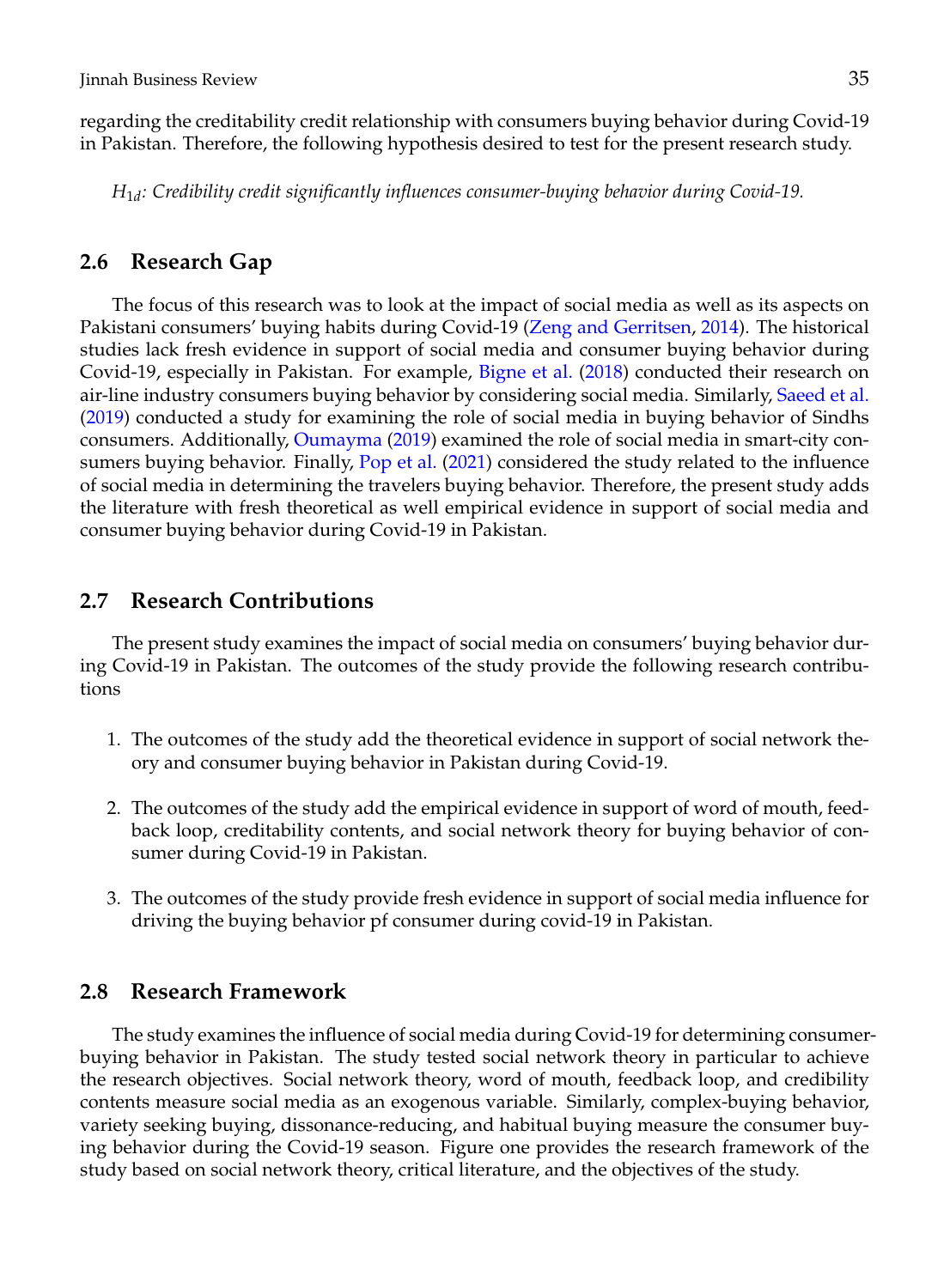

Figure 1: Research Framework

# **3 Research Methodology**

The purpose of this study is to look into social media and its impact on Pakistani consumers' purchasing habits. As explanatory variables, this study incorporates "social networking theory, word of mouth, feedback loop, and creditability content". However, the study uses the dependent variable: Consumer buying behavior along with its dimensions like "complex buying behavior, variety-seeking buying, dissonance-reducing, and habitual buying".

## **3.1 Population and Sampling**

The study's key demographic was Pakistan's overall community, which includes the people from Punjab, Sindh, Baluchistan, KPK, and Federal. The unit of analysis comprised online shoppers. The study uses convenience sampling with the help of online platforms like WhatsApp, Facebook, Instagram, and LinkedIn. The population included different groups of age, mostly youngsters. People from the 15-40 age category are the Internet user mostly, and that is why our majority of respondents were of this age category.

## **3.2 Data Collection**

For the collection of data, the researchers have used a structured questionnaire. It consists of two sections. Section 1 was about the demographic features like age, gender, education, social media usage, time spent, etc. However, the second section consists of question-statements related to consumer buying behavior dimensions like "complex buying behavior, habitual buying behavior, dissonance reducing buying behavior, and variety-seeking buying behavior". Furthermore, it also includes the statements related to social media factors like a feedback loop, creditability content, social networking theory, and word of mouth. The researchers used both online and offline ways to collect the responses. The researchers shared a total number of 650- 700 questionnaires using social media platforms: WhatsApp, Facebook, Instagram, LinkedIn, Pinterest, and booklets. Additionally, the researcher also shared 200-questionnaire physically. The researcher allowed the participants for giving their previous responses within 3 days to control biasedness. Finally, the researcher received 392 complete responses.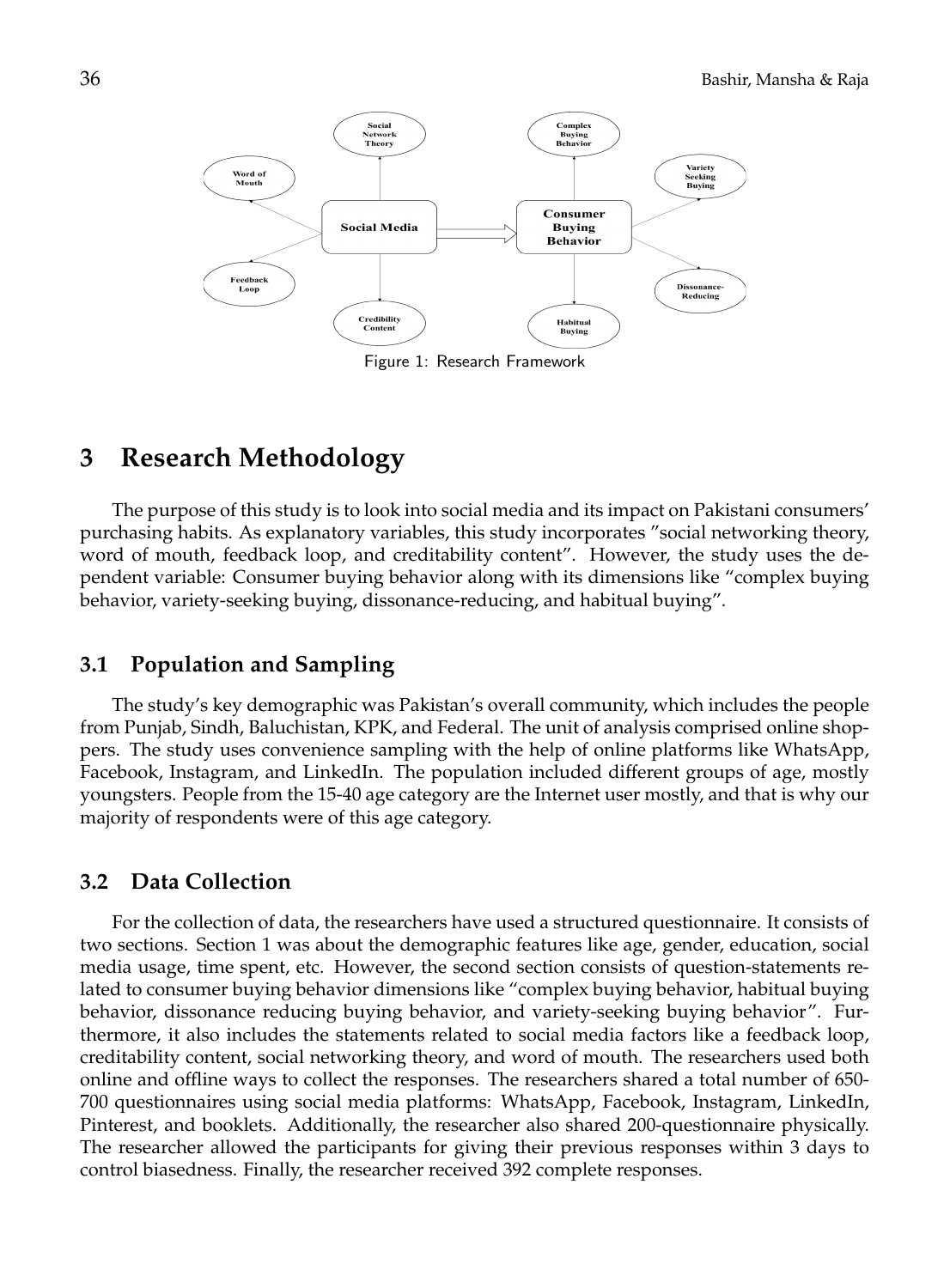## **3.3 Variable Measurements**

The current study looked at social media and its impact on Pakistani consumers' purchasing habits. The study uses a Likert-type of scale with five points: strongly disagree-strongly agree, for quantifying the variables of this research. Only two statements were multiple choice.

There was a total of 22 items of outcome variable; "consumer buying behavior" adopted from the stud[yPalalic et al.](#page-18-4) [\(2020\)](#page-18-4), and 32 items of Independent variables; Social Networking theory, word of mouth, feedback loop, creditability loop adopted from the study of [\(Tsai and](#page-19-0) [Bui,](#page-19-0) [2021\)](#page-19-0). The items included "the participants age, gender, marital status, education, social media usage", etc. Questions like "One can find a lot of useful information on social network websites" and "I get information about the product from the SN websites" were included in social networking theory. In word of mouth, questions like "I tell product experience to my friends on social media sites" were included in the study [\(Tsai and Bui,](#page-19-0) [2021\)](#page-19-0). The study asks the questions like "Feedback contains written confirmation and guidance" in the Feedback loop section adopted in the study, [Oumayma](#page-18-2) [\(2019\)](#page-18-2). The study also asks questions like "Social media websites are easy to use" and "the information on the websites is credible" in the creditability content section as per [\(Palalic et al.,](#page-18-4) [2020\)](#page-18-4). The study also asks in the dependent variable "consumers buying behavior" section, questions like "Ill think before purchasing the expensive or branded product", "I fear that I will regret your decision later", "I go to the same shopping mall and I get easily bored with the product" as per [\(Sharma and Bhatt,](#page-19-13) [2018\)](#page-19-13).

## **3.4 Method of Estimations**

This study was analyzed using structural equation modeling techniques. To conclude the estimations accurately and in advance, the researchers used Smart PLS and SPSS to analyze the data and estimate the results. SPSS was used to analyze the estimations like demographic and socioeconomic summary, regression, coefficient, missing values analysis, ANOVA, etc., and SMART PLS was used to estimate the factor analysis, measurement model, SEM, construct validity, and reliability, etc. The previous study conducted by has used SPSS and estimated the results like demographic and socioeconomic summary, regression, coefficient, etc.

## **4 Data Analysis**

The purpose of this study was to identify the effects of media on Pakistani consumer purchasing behavior. The study looked into the effects of "social networking theory, feedback loops, word of mouth, and creditability content" on consumer behavior in particular. The study employed a questionnaire based on the survey methodologies used to assess these aims. For data collecting from Pakistani people on social media, the research survey used both online and inperson techniques. The study uses a convenience-based/convenience sampling approach due to easy access of respondents through online platforms during Co-vid season. The total number of or more than 650-700 questionnaires was distributed in which 250 were offline and 400 were online, in which 392 complete responses were collected. The investigators used several social media platforms such as "Facebook, WhatsApp, Linked In, and Instagram" to deliver the online survey. For analyzing the research, missing values analysis, demographic and socio-economic summary, regression, and reliability estimation, the researchers have used SPSS. To examine the SEM model, regression table, etc., the researchers have used SMART PLS.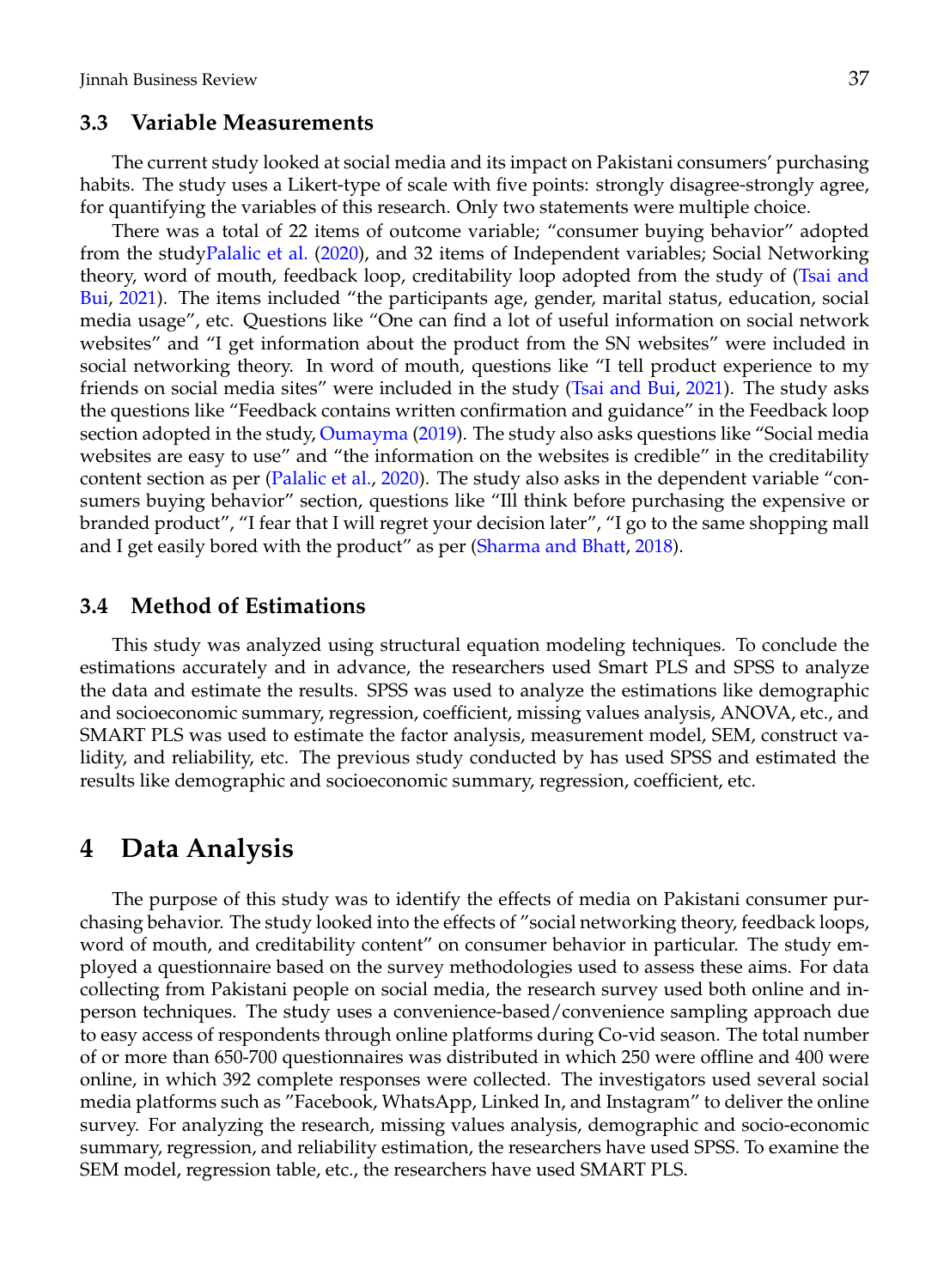### **4.1 Demographics Summary**

Table 2 demonstrates the summary of demographic and socioeconomic data in the form of age, gender, education, marital status, network usage, etc. The researchers have used SPSS for this analysis. The researchers were able to collect 392 responses through physical and online means. The initial analysis revealed that the age of majority of participants: 291 (74.2%) of were between 15-25 category. It concluded that most of the respondents were youngsters. However, from 150 respondents, males were 38.3%; while females were 61%, which confirmed that females dominate social media platforms mostly. There were four categories for education: Secondary school, graduation degree, technical training, and master or above. 264 out of 392 respondents have a graduate degree which is 67.3%, the second most chosen educational level was masters or above which is 59 (13.1%) which means that 59 of the respondents have masters or above degrees. It was seen that most of the respondents 266 (67.9%) were single. Additionally, 68  $(17.3%)$  were engaged, 51  $(13%)$  were married and seven  $(1.8%)$  were divorced.

Similarly, the table also shows the summary of the most used networking site. It concluded that Instagram was the most used social media network among the four others; Twitter, Facebook, Linked In, and Pinterest. A total number of 251 participants of the study were using Instagram most of the time, which is 64%. However, Facebook was mostly used by 110 (28%) of the respondents, 15 (3.8%) respondents were using LinkedIn, 9 (2.3%) and seven (1.8%) respondents were using Twitter and Pinterest, respectively. It also concluded that most of the respondents (149) were having 4-5 social media accounts, which is 38%, leading the 34.9% (137) respondents with 2-3 social media accounts. Furthermore, most of the respondents (151) spend 3-4 hours daily on social media sites, which are 38.5%. A total number of 106 respondents spend 1-2 hours daily, which is 27.8%. A total number of 100 respondents spend more than 5 hours daily on social media sites, which is 25.5%, and the rest of the respondents spend less than 30 minutes or 30-60 minutes, respectively.

### **4.2 Measurement Model**

Figure 2 depicts the latent constructs measurement model. The measurement model represents the concept that describes how to study variables join together to express the theory. This outer model throughout PLS-SEM is an aspect of a network model that incorporates the indications and their interactions with the components. The rule of thumb says that the reliability of the measurement is 0.708 or greater, as per the reliable model. A value between 0.600-0.708 considers acceptable. According to this rule of thumb, it concluded that more than 70% of the latent variables of this study are valid and reliable; somehow, some are between 0.600-0.700, which means that all of the variables significantly measure their contracts. Additionally, the coefficient value between the two variables suggests that there is a positive relationship between them. Similarly, the dependent variable namely Consumer Buying Behavior of the study shows a 0.983 R-square value. This means that the estimation explains almost 98% of the variance in Consumer Buying Behavior.

## **4.3 Outer Loadings and Convergent Validity**

Table 3 shows the outer loading and convergent validity of the contracts. The table includes convergent reliabilities to indicate both the external and external validity of constructs on the study. As per the rule of thumb, the reliability of the measurement is 0.708 or greater is positive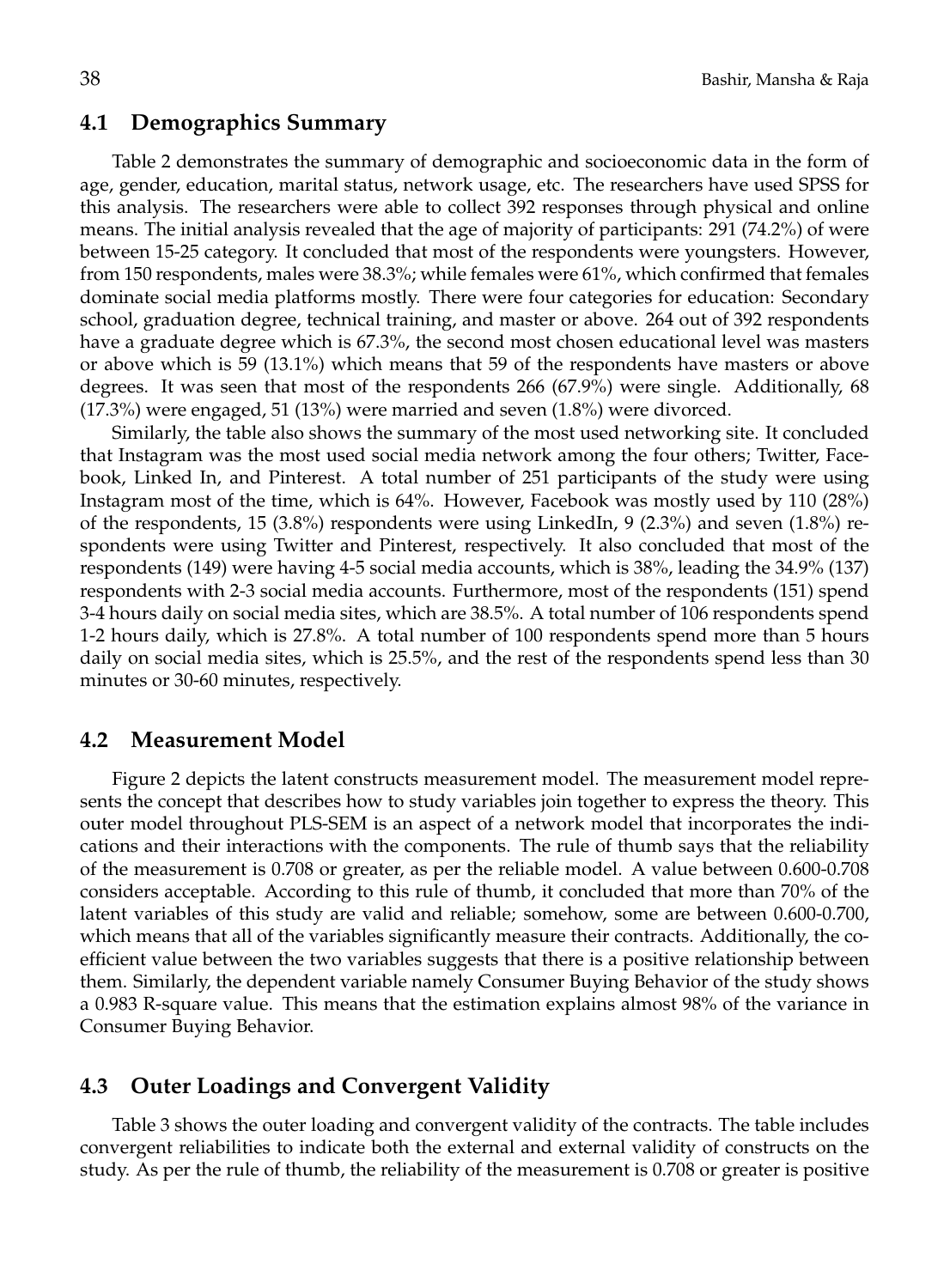|                                      | N   | Min          |                | Max Mean SD |      | Freq. | $\overline{\mathbf{v}}_{0}$ |
|--------------------------------------|-----|--------------|----------------|-------------|------|-------|-----------------------------|
| Age                                  | 392 | 1            | 4              | 1.33        | 0.61 |       |                             |
| 15-25                                |     |              |                |             |      | 291   | 74.2                        |
| 26-35                                |     |              |                |             |      | 77    | 19.6                        |
| 36-45                                |     |              |                |             |      | 21    | 5.4                         |
| 46-55                                |     |              |                |             |      | 3     | 0.8                         |
| Gender                               | 392 | 0            | 1              | 0.62        | 0.49 |       |                             |
| Male                                 |     |              |                |             |      | 150   | 38.3                        |
| Female                               |     |              |                |             |      | 242   | 61.7                        |
| Education                            | 392 | 2            | 5              | 3.21        | 0.86 |       |                             |
| Secondary School                     |     |              |                |             |      | 53    | 13.5                        |
| Graduate degree                      |     |              |                |             |      | 264   | 67.3                        |
| Technical training/ Associate degree |     |              |                |             |      | 16    | 4.1                         |
| Masters or above                     |     |              |                |             |      | 59    | 15.1                        |
| <b>Marital status</b>                | 392 | $\mathbf{1}$ | $\overline{4}$ | 1.49        | 0.79 |       |                             |
| Single                               |     |              |                |             |      | 266   | 67.9                        |
| Engaged                              |     |              |                |             |      | 68    | 17.3                        |
| Married                              |     |              |                |             |      | 51    | 13                          |
| Divorced                             |     |              |                |             |      | 7     | 1.8                         |
| Most used network site               | 392 | 1            | 5              | 2.51        | 1.04 |       |                             |
| Facebook                             |     |              |                |             |      | 110   | 28.1                        |
| Twitter                              |     |              |                |             |      | 9     | 2.3                         |
| Instagram                            |     |              |                |             |      | 251   | 64                          |
| Pinterest                            |     |              |                |             |      | 7     | 1.8                         |
| LinkedIn                             |     |              |                |             |      | 15    | 3.8                         |
| Accounts on social media 392         |     | 1            | 5              | 2.03        | 0.99 |       |                             |
| 2-3                                  |     |              |                |             |      | 137   | 34.9                        |
| 4-5                                  |     |              |                |             |      | 149   | 38                          |
| $6 - 7$                              |     |              |                |             |      | 71    | 18.1                        |
| 8-9                                  |     |              |                |             |      | 28    | 7.1                         |
| More than 9                          |     |              |                |             |      | 7     | 1.8                         |
| Time spent                           | 392 | 1            | 5              | 3.76        | 1.02 |       |                             |
| Less than 30 minutes                 |     |              |                |             |      | 17    | 4.3                         |
| 30-60 minute                         |     |              |                |             |      | 18    | 4.6                         |
| 1-2 Hours                            |     |              |                |             |      | 106   | 27                          |
| 3-4 Hours                            |     |              |                |             |      | 151   | 38.5                        |
| More than 5 Hours                    |     |              |                |             |      | 100   | 25.5                        |

Table 4.1: Demographic and Socioeconomic Analysis

*Source: SPSS Descriptive Analysis for Demographic Summary*

and the value between 0.60-0.70 is considered to be acceptable, for Cronbach's Alpha the value greater than 0.70, and greater than 0.50 for average variance extracted is valid and reliable. According to the role of thumb. It concluded that the factor loading, Cronbach's Alpha, and CR values of the contracts are positive, valid, and reliable, the AVE values of constructs are positive except CBB, SM, and WOM.

Table 4.2: Outer Loading and Convergent Validity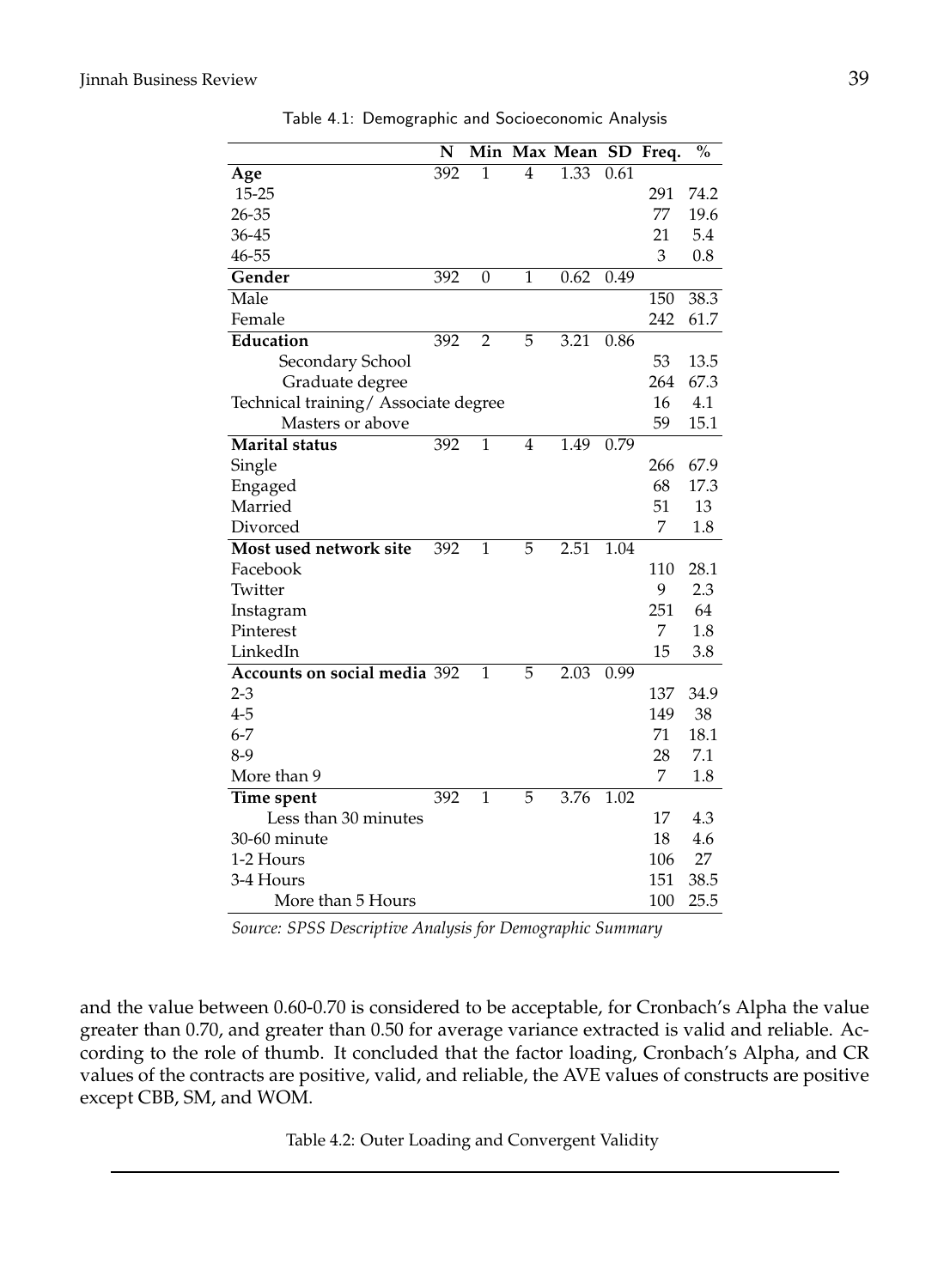| Constructs and their items                        |          | Factor Loadings Cronbach's Alpha CR AVE |     |             |
|---------------------------------------------------|----------|-----------------------------------------|-----|-------------|
| <b>Consumer Buying Behavior (CBB)</b>             |          | 0.89                                    | 0.9 | 0.3         |
| <b>Complex Buying Behavior (BB)</b>               |          | 0.81                                    |     | $0.87$ 0.57 |
| B <sub>B1</sub>                                   | 0.54     |                                         |     |             |
| B <sub>B2</sub>                                   | 0.8      |                                         |     |             |
| BB <sub>3</sub>                                   | 0.75     |                                         |     |             |
| BB4                                               | 0.79     |                                         |     |             |
| BB <sub>5</sub>                                   | 0.73     |                                         |     |             |
| BB <sub>6</sub>                                   | 0.74     |                                         |     |             |
| <b>Dissonance Reducing Buying Behavior (DRBB)</b> |          | 0.77                                    |     | 0.85 0.59   |
| DRBB1                                             | 0.82     |                                         |     |             |
| DRBB <sub>2</sub>                                 | 0.54     |                                         |     |             |
| DRBB3                                             | 0.84     |                                         |     |             |
| DRBB4                                             | 0.69     |                                         |     |             |
| DRBB <sub>5</sub>                                 | 0.72     |                                         |     |             |
| <b>Habitual Buying Behavior (HBB)</b>             |          | 0.82                                    |     | 0.87 0.57   |
| HBB1                                              | 0.74     |                                         |     |             |
| HBB2                                              | 0.75     |                                         |     |             |
| HBB3                                              | 0.76     |                                         |     |             |
| HBB4                                              | 0.79     |                                         |     |             |
| HBB5                                              | 0.75     |                                         |     |             |
| <b>Variety Seeking Buying Behavior (VSBB)</b>     |          | 0.68                                    |     | 0.81 0.51   |
| VSBB1                                             | 0.55     |                                         |     |             |
| VSBB2                                             | 0.47     |                                         |     |             |
| VSBB3                                             | 0.68     |                                         |     |             |
| VSBB4                                             | 0.77     |                                         |     |             |
| VSBB5                                             | 0.71     |                                         |     |             |
| VSBB6                                             | 0.7      |                                         |     |             |
| Social Media (SM)                                 |          | 0.93                                    |     | 0.94 0.36   |
| <b>Creditability Content (CC)</b>                 |          | 0.86                                    |     | 0.89 0.54   |
| CC1                                               | 0.49     |                                         |     |             |
| CC <sub>2</sub>                                   | 0.72     |                                         |     |             |
| CC <sub>3</sub>                                   | 0.71     |                                         |     |             |
| CC <sub>4</sub>                                   | 0.7      |                                         |     |             |
| CC <sub>5</sub>                                   | 0.76     |                                         |     |             |
| CC <sub>6</sub>                                   | 0.74     |                                         |     |             |
| CC7                                               | $0.71\,$ |                                         |     |             |
| CC8                                               | 0.78     |                                         |     |             |
| Feedback Loop (FL)                                |          | 0.79                                    |     | 0.86 0.55   |
| FL <sub>1</sub>                                   | 0.78     |                                         |     |             |
| $\rm FL2$                                         | 0.77     |                                         |     |             |
| FL3                                               | 0.7      |                                         |     |             |
| ${\rm F}L4$                                       | 0.7      |                                         |     |             |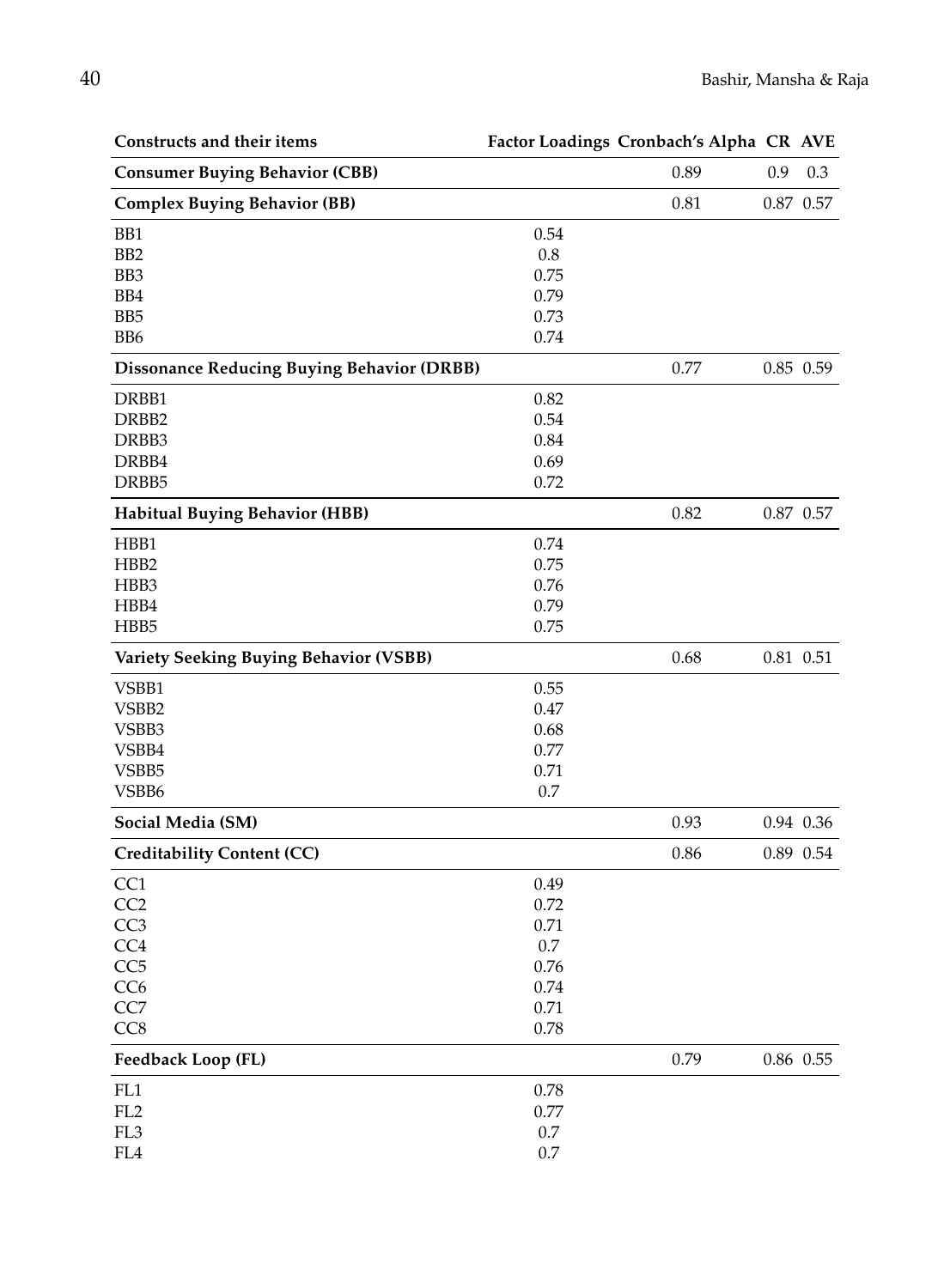| FL5                                   | 0.74 |      |           |
|---------------------------------------|------|------|-----------|
| FL <sub>6</sub>                       | 0.11 |      |           |
| <b>Social Networking Theory (SNT)</b> |      | 0.86 | 0.89 0.51 |
| SNT-1                                 | 0.68 |      |           |
| SNT-2                                 | 0.78 |      |           |
| $SNT-3$                               | 0.72 |      |           |
| SNT-4                                 | 0.77 |      |           |
| $SNT-5$                               | 0.69 |      |           |
| $SNT-6$                               | 0.66 |      |           |
| $SNT-7$                               | 0.68 |      |           |
| $SNT-8$                               | 0.02 |      |           |
| SNT-9                                 | 0.76 |      |           |
| Word Of Mouth (WOM)                   |      | 0.84 | 0.88 0.5  |
| WOM-1                                 | 0.71 |      |           |
| WOM-2                                 | 0.62 |      |           |
| WOM-3                                 | 0.73 |      |           |
| WOM-4                                 | 0.75 |      |           |
| WOM-5                                 | 0.66 |      |           |
| WOM-6                                 | 0.65 |      |           |
| WOM-7                                 | 0.74 |      |           |
| WOM-8                                 | 0.65 |      |           |
|                                       |      |      |           |

*Source: PLS Algorithm (SMART PLS)*

# **4.4 Discriminant Validity**

Table 4 shows the discriminant validity of the contracts using the criterion by [\(Fornell and Larcker,](#page-17-19) [1981\)](#page-17-19). The discriminant value of the constructs shows the uniqueness of a construct from all other ones [\(Afthanorhan et al.,](#page-16-0) [2021\)](#page-16-0). Discriminant validity is created when ones variance is greater than the other ones in the column [\(Ahmad et al.,](#page-16-2) [2016\)](#page-16-2). The researchers have used the [Fornell and Larcker](#page-17-19) [\(1981\)](#page-17-19) criterion method to estimate the discriminant validity. According to the role of thumb, the square root of the AVE of each contract must be greater than the other constructs in a column [\(Hair Jr et al.,](#page-18-19) [2020\)](#page-18-19).According to the table, it concluded that most of the DRBB, HBB, VSBB, and WOM are discriminately valid.

Table 4.3: Discriminant Validity (Fornell-Larcker Criterion)

|                                                           | BB.   |                   | CC CBB DRBB FL HBB SNT SM VSBB WOM                         |  |  |       |
|-----------------------------------------------------------|-------|-------------------|------------------------------------------------------------|--|--|-------|
| <b>BB</b>                                                 | 0.755 |                   |                                                            |  |  |       |
| CC.                                                       |       | 0.488 0.734       |                                                            |  |  |       |
| <b>CBB</b>                                                |       | 0.788 0.707 0.547 |                                                            |  |  |       |
| <b>DRBB</b> 0.539 0.568 0.826 0.770                       |       |                   |                                                            |  |  |       |
| FL.                                                       |       |                   | 0.702 0.633 0.757 0.567 0.740                              |  |  |       |
| <b>HBB</b>                                                |       |                   | 0.124 0.455 0.534 0.317 0.316 0.758                        |  |  |       |
| <b>SNT</b>                                                |       |                   | 0.489 0.572 0.567 0.452 0.641 0.214 0.717                  |  |  |       |
| <b>SM</b>                                                 |       |                   | 0.659 0.818 0.797 0.632 0.870 0.376 0.856 0.597            |  |  |       |
|                                                           |       |                   | VSBB 0.602 0.548 0.795 0.575 0.599 0.283 0.451 0.629 0.716 |  |  |       |
| WOM 0.597 0.637 0.730 0.596 0.785 0.346 0.735 0.917 0.578 |       |                   |                                                            |  |  | 0.691 |

*Source: PLS Algorithm (SMART PLS)*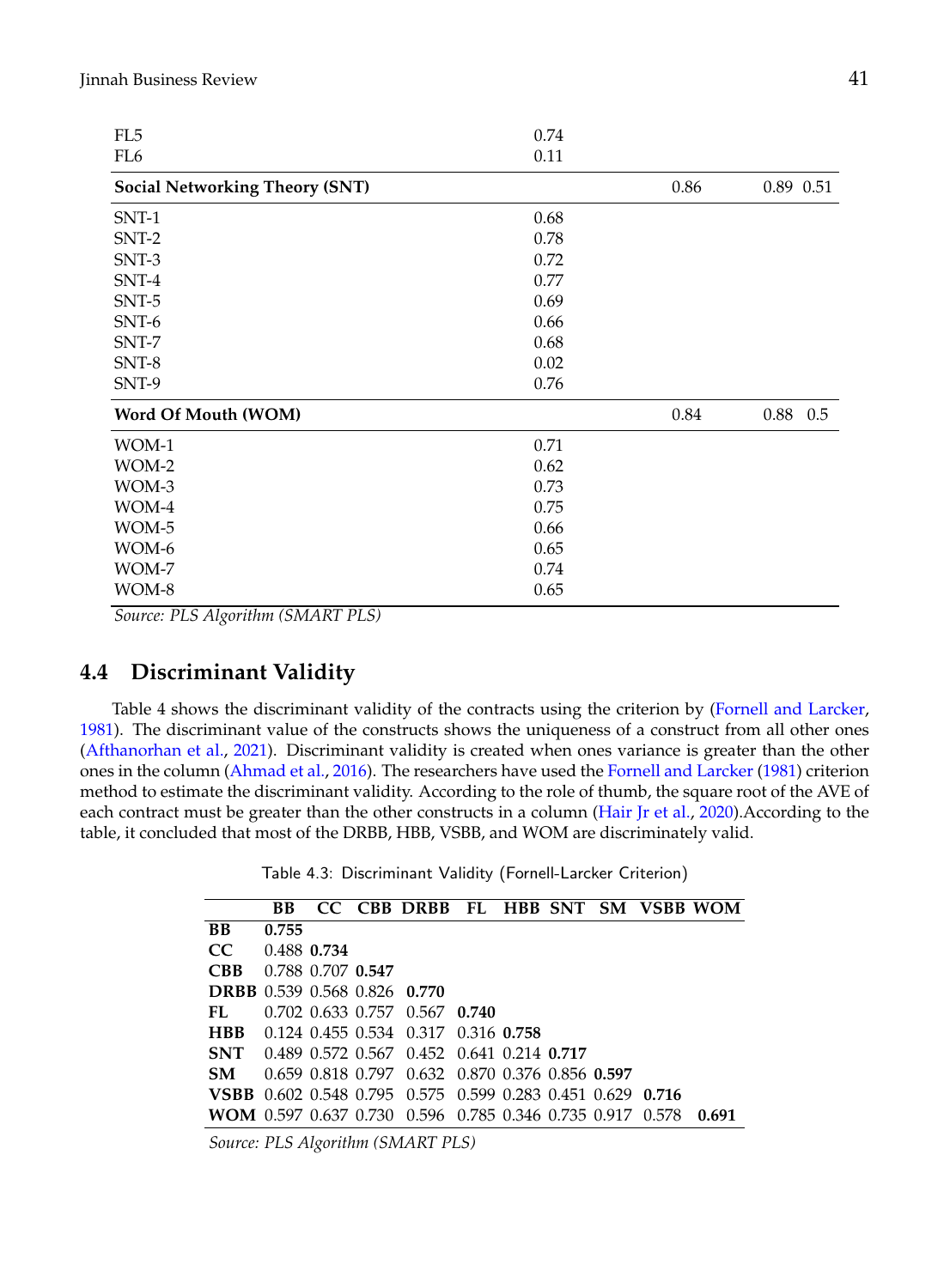

Figure 2: Measurement Model

## **4.5 SEM Model**

Figure 3 shows the structural estimation model of the constructs, which is a relationship between latent variables. The rule of thumb for this is that the t-values of the constructs must be equal to or greater than 1.96 [\(Hair Jr et al.,](#page-18-19) [2020\)](#page-18-19). The constructs'-value lower than 1.96 shows the insignificance relationship between the constructs. The relationship between Social media, its factors, and Consumer Buying Behavior is significant with a t-value of 6.387. Similarly, the t-values of all the constructs namely BB, VSBB, HBB, and DRBB show a significant relationship with Consumer Buying Behavior. The value of R-square also shows the positive and significant variance.



Figure 3: Inner Model/SEM Model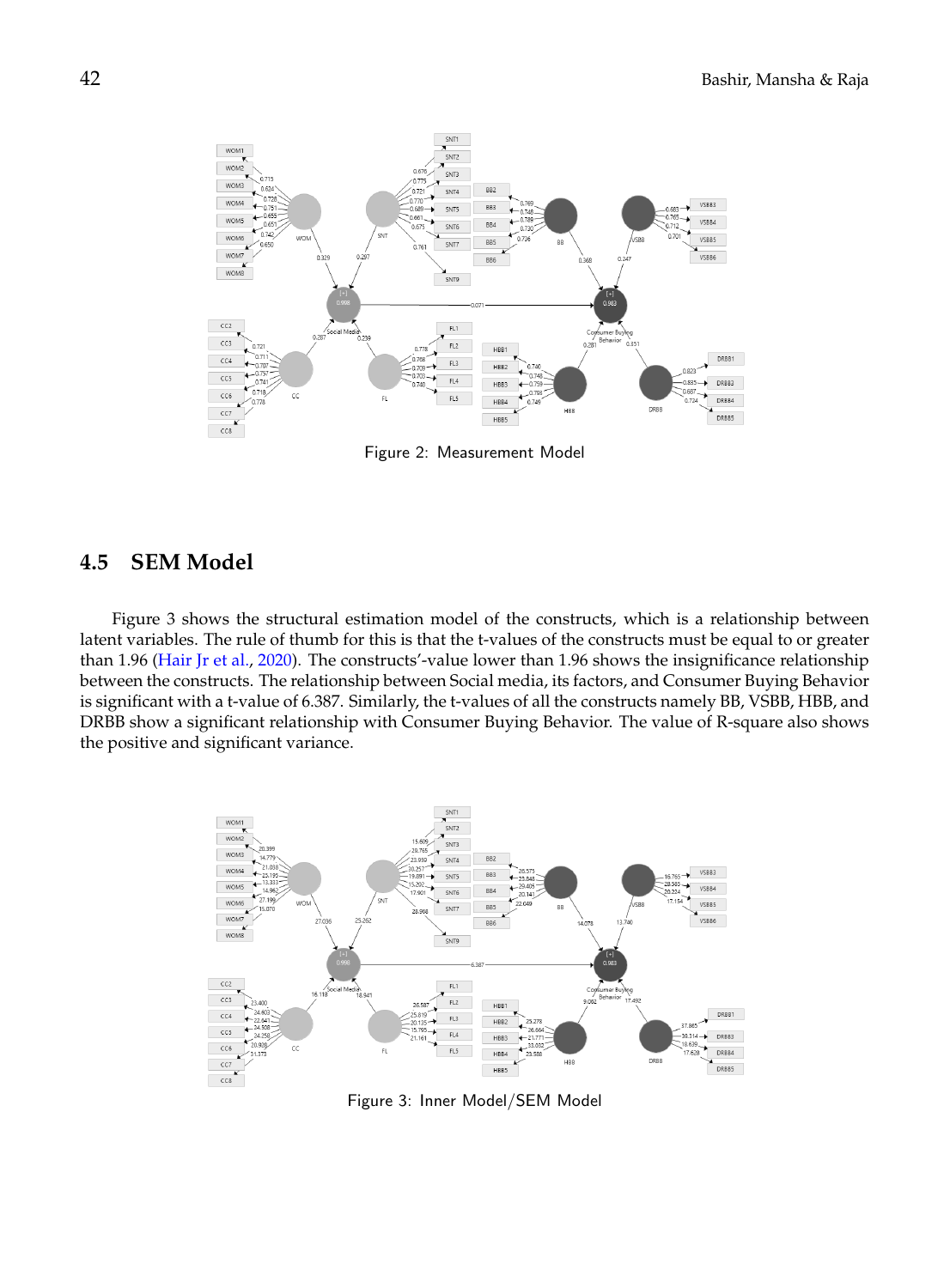## **4.6 SEM Model Estimation**

Table 4 shows the SEM model estimation using SMART PLS. According to the SEM model, the influence of social media on Pakistani consumers' purchasing habits is both positive and significant. The path coefficient for the structural link between SM and CBB is also positive; also, the p-value is significant which confirms that there is a significant link between the variables. The positive and highly significant link between SM and CBB accepted the first hypothesis (H<sub>1</sub>). Social media positively influence consumer buying behavior was also accepted by the previous studies [Oumayma](#page-18-2) [\(2019\)](#page-18-2); [Sharma and Bhatt](#page-19-13) [\(2018\)](#page-19-13); **?**. The possible interpretation is, social media do impact the consumer buying behavior positively which means that if the consumers are exposed to the social media of any brand or company, they will more probably going to act according to the information they see on social media [\(Palalic et al.,](#page-18-4) [2020;](#page-18-4) [Sharma and Bhatt,](#page-19-13) [2018;](#page-19-13) [Varkaris and Neuhofer,](#page-19-15) [2017\)](#page-19-15).

Social networking theory has a positive as well as highly substantial impression on the consumer purchasing behavior in Pakistan. The path coefficient for the structural link between SNT and CBB is also positive, also the p-value is significant  $(p<0.01)$  which confirms that there is a significant link between these two variables. In addition, the positive and highly significant link between SNT and CBB accepted the second hypothesis (H1a). The possible interpretation is social networking theory does influence consumer buying behavior positively, which means that buyers' dependency on people on social media has an impact on their purchasing decisions [\(Alalwan,](#page-17-7) [2018\)](#page-17-7).

Similarly, "word of mouth" has a positive as well as a highly noteworthy effect on consumer purchasing conduct in Pakistan. The structural link between WOM and CBB is also positive having the positive coefficient value, the significant p-value ( $p<0.01$ ) which confirms that there is a significant link between these two variables. In addition, the positive and highly significant link between WOM and CBB accepted the third hypothesis (H1b). Previous research has found that "word-of-mouth" has a favorable impact on customer purchasing behavior [\(McClure and Seock,](#page-18-1) [2020\)](#page-18-1). The possible interpretation is, word of mouth do impact the consumer buying behavior positively which means that consumer does buy products after hearing them from other people.

Additionally, there was a positive relationship was seen between the feedback loop and consumer buying behavior. The path coefficient for the structural link between FL and CBB was also positive having a significant p-value  $(p<0.01)$  which confirms that there is a significant link between these two variables. In addition, the positive and highly significant link between FL and CBB accepted the fourth hypothesis (H1*<sup>c</sup>* ). The "feedback loop" has a positive impact on consumer purchasing behavior, which indicates that user experience on social media has an impact on purchasing behavior since feedback conveys firsthand experience [\(Jibril et al.,](#page-18-0) [2019;](#page-18-0) [Oumayma,](#page-18-2) [2019;](#page-18-2) [Sharma and Bhatt,](#page-19-13) [2018\)](#page-19-13).

Finally, a favorable correlation involving creditability content as well as consumer purchasing behavior estimated. With a positive significant value, creditability content, as well as consumer buying behavior, linked and a highly significant p-value shows that there is a significant link between these two variables. The positive and highly significant link between CC and CBB accepted the last hypothesis (H1*<sup>d</sup>* ). Credibility content has a favorable effect on consumer purchasing behavior, which also accepted by the previous study [\(McClure and Seock,](#page-18-1) [2020;](#page-18-1) [Pop et al.,](#page-18-5) [2021\)](#page-18-5). Creditability content does impact the consumer buying behavior positively which means that if there is enough and reliable information about the content is shared by the brand or business then it will more likely going to encourage the buyers to buy.

# **5 Conclusion**

The main objective of this study was to look into the impact of social media, such as "social networking theory (SNT), word of mouth (WOM), a feedback loop (FL), and creditability content (CC)", on consumer buying behavior. Additionally, the study considered its various dimensions, such as "complex buying behavior (BB), variety-seeking buying behavior (VSBB), habitual buying behavior (HBB), and dissonance reducing buying behavior (DRBB)" by Pakistanis. The quantitative data collection approach uses with the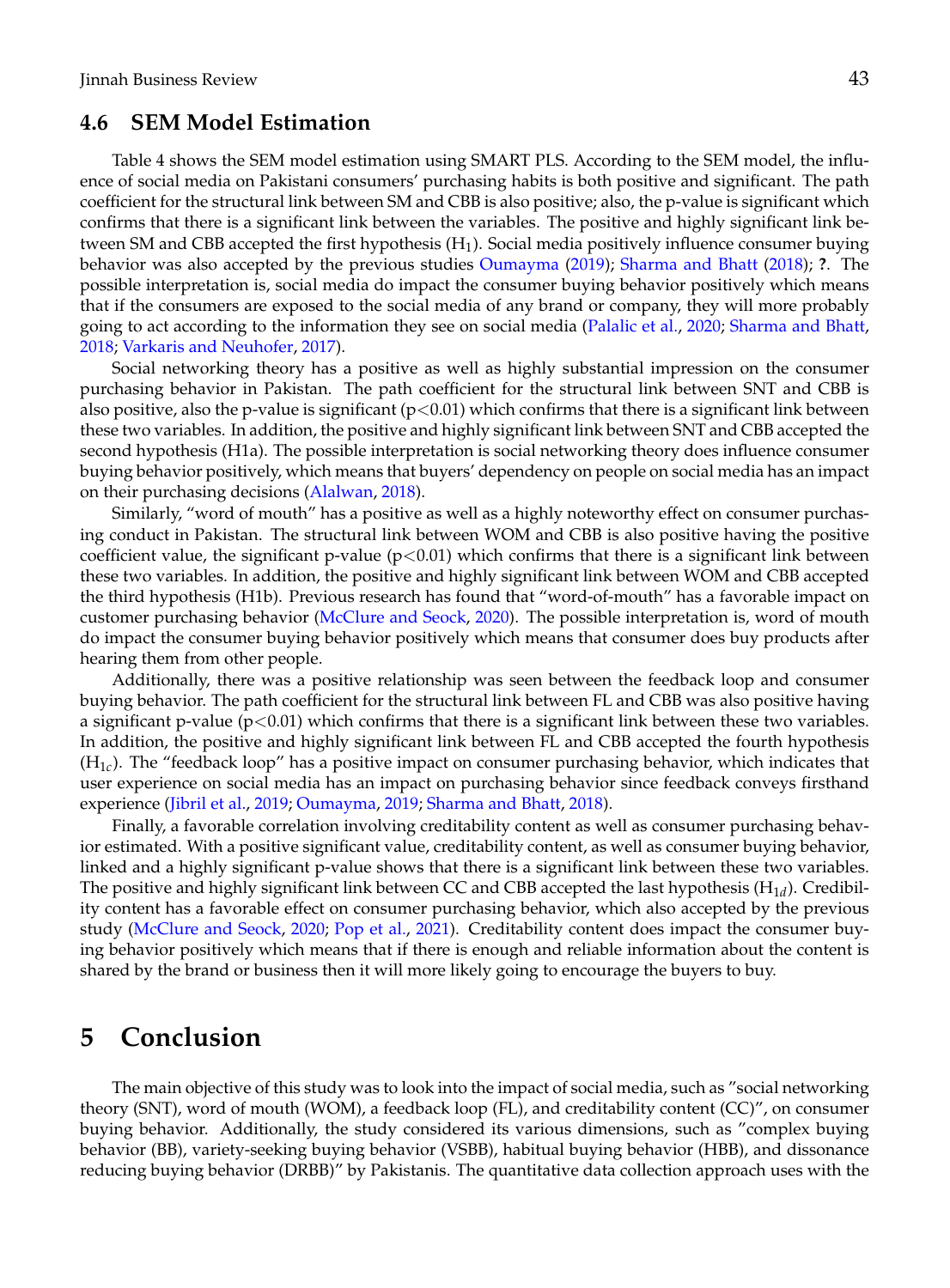|                                         | 0 |                         | <b>S.M SD T Statistics</b> | P     |
|-----------------------------------------|---|-------------------------|----------------------------|-------|
| $SM \rightarrow CBB$                    |   | 0.071 0.071 0.011       | 6.387                      | 0.000 |
| $SNT \rightarrow CBB$                   |   | $0.021$ $0.021$ $0.003$ | 6.163                      | 0.000 |
| $WOM \rightarrow CBB$ 0.023 0.023 0.004 |   |                         | 6.406                      | 0.000 |
| $FL - > CBB$                            |   | 0.017 0.017 0.003       | 6.228                      | 0.000 |
| $CC \rightarrow CBB$                    |   | 0.020 0.020 0.003       | 6.195                      | 0.000 |
|                                         |   |                         |                            |       |

Table 4.4: Structural Equation Model Estimation

*Source: Bootstrapping (SMART PLS)*

help of a structured questionnaire in this study. The study used online consumers of Pakistan as the target population. Almost 650-700 questionnaires were distributed both online and offline among the people of different states. A total number of 392 complete responses were collected. The study used conveniencebased sampling along with a stratified random sampling approach. The estimation includes a demographic and socio-economic summary, measurement model, structural model, convergent validity, discriminant validity, and outer loading using Smart PLS.

At most about 61% of the whole population were women. Most respondents were between 15-25 ages, most of the population was graduated, and most of them were single. The most popular social media network was Instagram. The usage of social media was 3-4 hours a day. The coefficient value showed a positive relationship. Similarly, consumer-buying behavior had a 0.983 R-square value. The factor loading analysis showed positive results having the constructs value higher than 0.60 except for two constructs which remove after the analysis. According to the discriminant validity, it was concluded that most of the latent variables; DRBB, HBB, VSBB, and WOM, were discriminately valid. There is a considerable link between social media, its components, as well as consumer purchasing behavior with a t-value of 6.387. Similarly, the t-values of all the constructs namely BB, VSBB, HBB, and DRBB showed a significant relationship with Consumer Buying Behavior. The value of R-square also showed a positive and significant variance. Today's era is an era of social media and e-commerce. Social media plays a positive and important role in consumer buying behavior, which means that people are more likely to search, buy and share products using social media channels. The study suggested that the marketers to attract and retain the customers must build and maintain their social media presence. For this purpose, they may hire a digital marketer. A Digital marketer is an employee who builds and maintains the online presence of the company or brand. Instagram and Facebook are by far the most popular social media platforms. The study looked into the effect of social media on Pakistani consumers' purchasing habits considering their detailed demographic and socioeconomic factors. It adds the historical literature the findings with the present domain of the study. Due to the limited time, the number of respondents was less. The number of responses could have increased if the size of the survey was concise, not detailed. Furthermore, the salary of the respondents was not included in the questionnaire, which could have given more information. The findings of the study suggest that future researchers create a precise yet comprehensive survey. Similarly, the salary of the respondent can be included in the survey to determine the behavior of the respondents having different salary levels. The occupation of the respondents can also be included in future researches.

# **References**

- <span id="page-16-0"></span>Afthanorhan, A., Ghazali, P. L., and Rashid, N. (2021). Discriminant validity: A comparison of cbsem and consistent pls using fornell & larcker and htmt approaches. In *Journal of Physics: Conference Series*, volume 1874, page 012085. IOP Publishing.
- <span id="page-16-2"></span>Ahmad, S., Zulkurnain, N. N. A., and Khairushalimi, F. I. (2016). Assessing the validity and reliability of a measurement model in structural equation modeling (sem). *British Journal of Mathematics & Computer Science*, 15(3):1–8.
- <span id="page-16-1"></span>Ajzen, I. (1991). The theory of planned behavior. *Organizational behavior and human decision processes*, 50(2):179–211.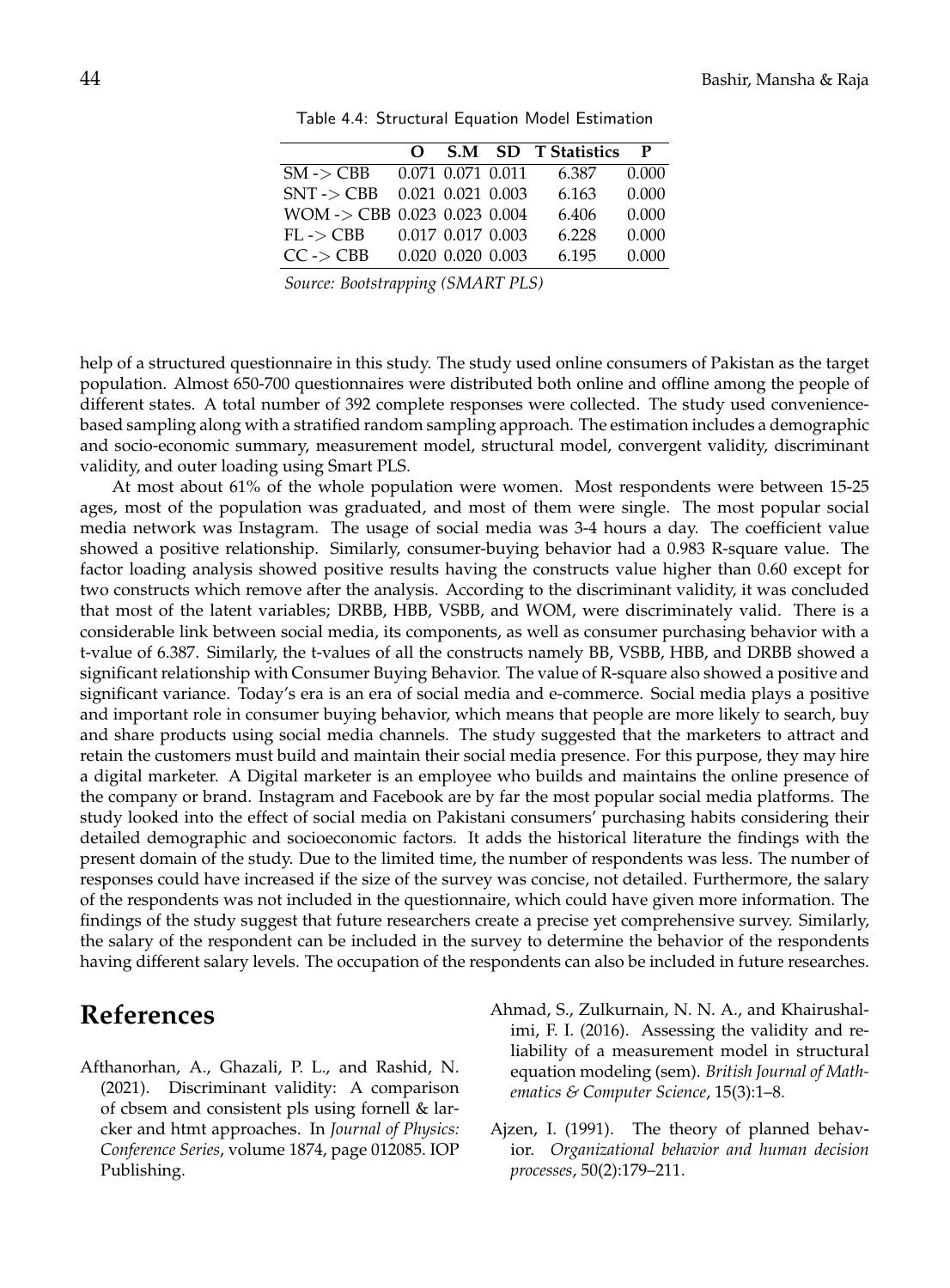Jinnah Business Review 45

- <span id="page-17-10"></span>Akar, E. and Dalgic, T. (2018). Understanding online consumers purchase intentions: A contribution from social network theory. *Behaviour & Information Technology*, 37(5):473–487.
- <span id="page-17-7"></span>Alalwan, A. A. (2018). Investigating the impact of social media advertising features on customer purchase intention. *International Journal of Information Management*, 42:65–77.
- <span id="page-17-13"></span>Aragoncillo, L. and Orus, C. (2018). Impulse buying behaviour: an online-offline comparative and the impact of social media. *Spanish Journal of Marketing-ESIC*.
- <span id="page-17-5"></span>Arli, D. (2017). Does social media matter? investigating the effect of social media features on consumer attitudes. *Journal of Promotion Management*, 23(4):521–539.
- <span id="page-17-3"></span>Bai, Y., Yao, Z., and Dou, Y.-F. (2015). Effect of social commerce factors on user purchase behavior: An empirical investigation from renren. com. *International Journal of Information Management*, 35(5):538–550.
- <span id="page-17-9"></span>baker Qureshi, P. A., Murtaza, F., Kazi, A. G., et al. (2019). The impact of social media on impulse buying behaviour in hyderabad sindh pakistan. *International Journal of Entrepreneurial Research*, 2(2):8–12.
- <span id="page-17-2"></span>Balakrishnan, B. K., Dahnil, M. I., and Yi, W. J. (2014). The impact of social media marketing medium toward purchase intention and brand loyalty among generation y. *Procedia-Social and Behavioral Sciences*, 148:177–185.
- <span id="page-17-6"></span>Bigne, E., Andreu, L., Hernandez, B., and Ruiz, C. (2018). The impact of social media and offline influences on consumer behaviour. an analysis of the low-cost airline industry. *Current Issues in Tourism*, 21(9):1014–1032.
- <span id="page-17-14"></span>Bolat, E., Kooli, K., and Wright, L. T. (2016). Businesses and mobile social media capability. *Journal of Business & Industrial Marketing*.
- <span id="page-17-8"></span>Bronner, F. and de Hoog, R. (2014). Social media and consumer choice. *International journal of market research*, 56(1):51–71.
- <span id="page-17-15"></span>Bruno, S. and Dariusz, D. (2013). The effect of social-media communication on consumer perceptions of brands. *International Journal of Business and Social Science*, 8(8):35–44.
- <span id="page-17-11"></span>Burt, R. S., Gabbay, S. M., Holt, G., and Moran, P. (1994). Contingent organization as a network theory: The culture-performance contingency function. *Acta Sociologica*, 37(4):345–370.
- <span id="page-17-16"></span>Cao, P., Meister, S., and Klante, O. (2014). How social media influence apparel purchasing behavior. *Marketing Review St. Gallen*, 31(6):77–86.
- <span id="page-17-17"></span>Cheung, C. M., Xiao, B. S., and Liu, I. L. (2014). Do actions speak louder than voices? the signaling role of social information cues in influencing consumer purchase decisions. *Decision Support Systems*, 65:50–58.
- <span id="page-17-1"></span>Chu, S.-C., Kamal, S., and Kim, Y. (2013). Understanding consumers' responses toward social media advertising and purchase intention toward luxury products. *Journal of Global Fashion Marketing*, 4(3):158–174.
- <span id="page-17-0"></span>Di Pietro, L. and Pantano, E. (2012). An empirical investigation of social network influence on consumer purchasing decision: The case of facebook. *Journal of Direct, Data and Digital Marketing Practice*, 14(1):18–29.
- <span id="page-17-4"></span>Erkan, I. and Evans, C. (2016). The influence of ewom in social media on consumers purchase intentions: An extended approach to information adoption. *Computers in human behavior*, 61:47–55.
- <span id="page-17-19"></span>Fornell, C. and Larcker, D. F. (1981). Structural equation models with unobservable variables and measurement error: Algebra and statistics.
- <span id="page-17-12"></span>Gautam, V. and Sharma, V. (2017). The mediating role of customer relationship on the social media marketing and purchase intention relationship with special reference to luxury fashion brands. *Journal of Promotion Management*, 23(6):872–888.
- <span id="page-17-18"></span>Ghosh, A., Varshney, S., and Venugopal, P. (2014). Social media wom: Definition, consequences and inter-relationships. *Management and Labour Studies*, 39(3):293–308.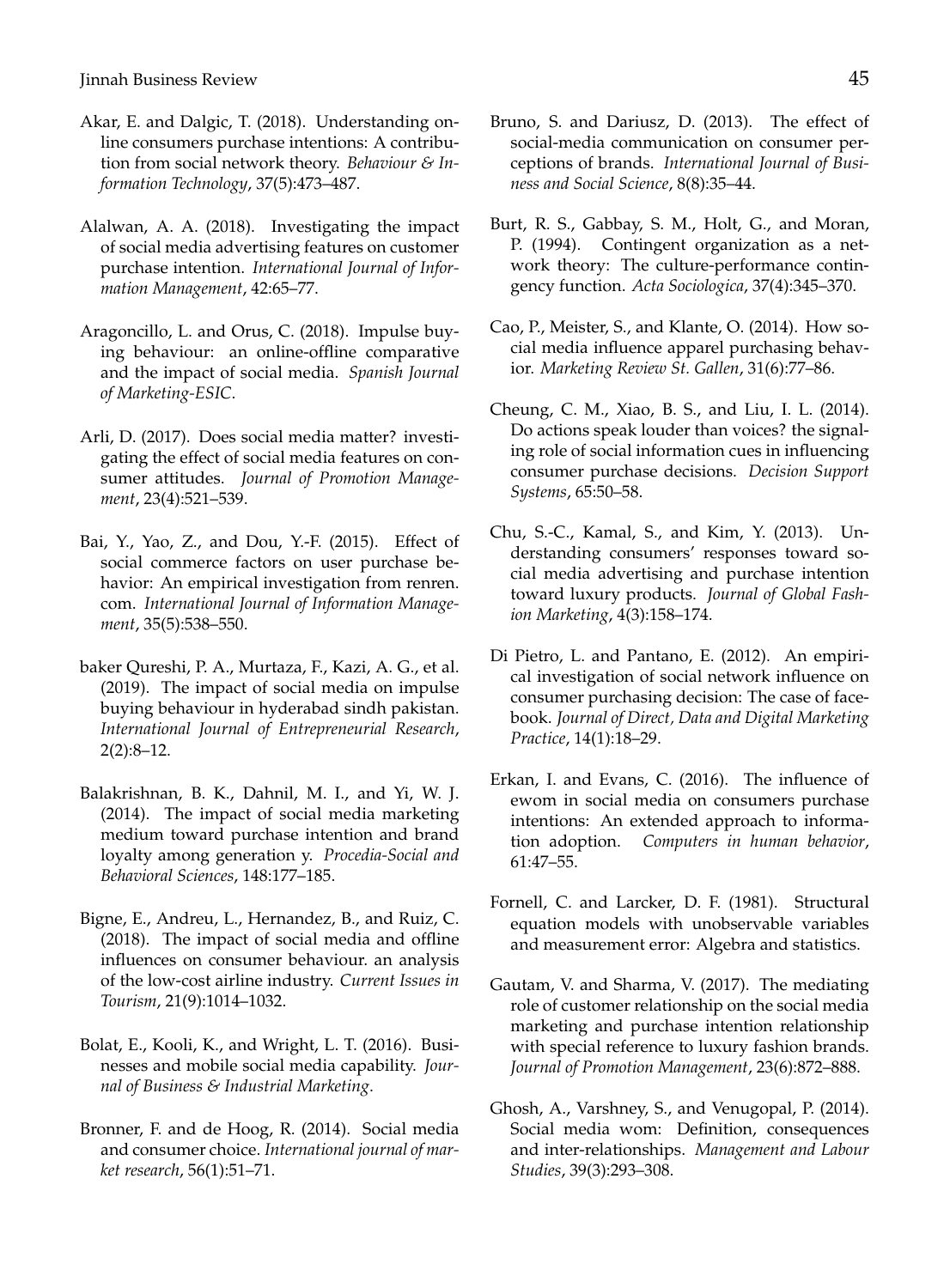- <span id="page-18-9"></span>Godey, B., Manthiou, A., Pederzoli, D., Rokka, J., Aiello, G., Donvito, R., and Singh, R. (2016). Social media marketing efforts of luxury brands: Influence on brand equity and consumer behavior. *Journal of business research*, 69(12):5833–5841.
- <span id="page-18-6"></span>Gu, S., Slusarczyk, B., Hajizada, S., Kovalyova, I., ´ and Sakhbieva, A. (2021). Impact of the covid-19 pandemic on online consumer purchasing behavior. *Journal of Theoretical and Applied Electronic Commerce Research*, 16(6):2263–2281.
- <span id="page-18-19"></span>Hair Jr, J. F., Howard, M. C., and Nitzl, C. (2020). Assessing measurement model quality in pls-sem using confirmatory composite analysis. *Journal of Business Research*, 109:101–110.
- <span id="page-18-10"></span>Hajli, M. N. (2014). A study of the impact of social media on consumers. *International journal of market research*, 56(3):387–404.
- <span id="page-18-8"></span>Hudson, S. and Hudson, R. (2013). Engaging with consumers using social media: a case study of music festivals. *International Journal of Event and Festival Management*.
- <span id="page-18-14"></span>Hutter, K., Hautz, J., Dennhardt, S., and Füller, J. (2013). The impact of user interactions in social media on brand awareness and purchase intention: the case of mini on facebook. *Journal of Product & Brand Management*.
- <span id="page-18-0"></span>Jibril, A. B., Kwarteng, M. A., Chovancova, M., and Pilik, M. (2019). The impact of social media on consumer-brand loyalty: A mediating role of online based-brand community. *Cogent Business & Management*, 6(1):1673640.
- <span id="page-18-12"></span>Kamal, S., Chu, S.-C., and Pedram, M. (2013). Materialism, attitudes, and social media usage and their impact on purchase intention of luxury fashion goods among american and arab young generations. *Journal of Interactive Advertising*, 13(1):27–40.
- <span id="page-18-7"></span>Kaya, T. (2020). The changes in the effects of social media use of cypriots due to covid-19 pandemic. *Technology in society*, 63:101380.
- <span id="page-18-16"></span>Kim, W. G., Lim, H., and Brymer, R. A. (2015). The effectiveness of managing social media on hotel performance. *International Journal of Hospitality Management*, 44:165–171.
- <span id="page-18-18"></span>Kizgin, H., Jamal, A., Dey, B. L., and Rana, N. P. (2018). The impact of social media on consumers acculturation and purchase intentions. *Information Systems Frontiers*, 20(3):503–514.
- <span id="page-18-11"></span>Kwahk, K.-Y. and Kim, B. (2017). Effects of social media on consumers purchase decisions: evidence from taobao. *Service Business*, 11(4):803– 829.
- <span id="page-18-15"></span>Leung, D. and Law, R. (2013). van hoof. h., & buhalis, d.(2013). social media in tourism and hospitality: A literature review. *Journal of Travel & Tourism Marketing*, 30(1-2):3–22.
- <span id="page-18-17"></span>Lim, J.-S., Al-Aali, A., and Heinrichs, J. H. (2015). Erratum to: Impact of satisfaction with eretailers touch points on purchase behavior: the moderating effect of search and experience product type. *Marketing Letters*, 26(4):727–727.
- <span id="page-18-13"></span>Liu, Y. and Lopez, R. A. (2016). The impact of social media conversations on consumer brand choices. *Marketing Letters*, 27(1):1–13.
- <span id="page-18-1"></span>McClure, C. and Seock, Y.-K. (2020). The role of involvement: Investigating the effect of brand's social media pages on consumer purchase intention. *Journal of retailing and consumer services*, 53:101975.
- <span id="page-18-3"></span>Naeem, M. (2021). Do social media platforms develop consumer panic buying during the fear of covid-19 pandemic. *Journal of Retailing and Consumer Services*, 58:102226.
- <span id="page-18-2"></span>Oumayma, B. (2019). Social media made me buy it: the impact of social media on consumer purchase behavior. In *Proceedings of the 4th International Conference on Smart City Applications*, pages 1–7.
- <span id="page-18-4"></span>Palalic, R., Ramadani, V., Gilani, S. M., Gërguri-Rashiti, S., and Dana, L.-P. (2020). Social media and consumer buying behavior decision: what entrepreneurs should know? *Management Decision*.
- <span id="page-18-5"></span>Pop, R.-A., Săplăcan, Z., Dabija, D.-C., and Alt, M.-A. (2021). The impact of social media influencers on travel decisions: The role of trust in consumer decision journey. *Current Issues in Tourism*, pages 1–21.